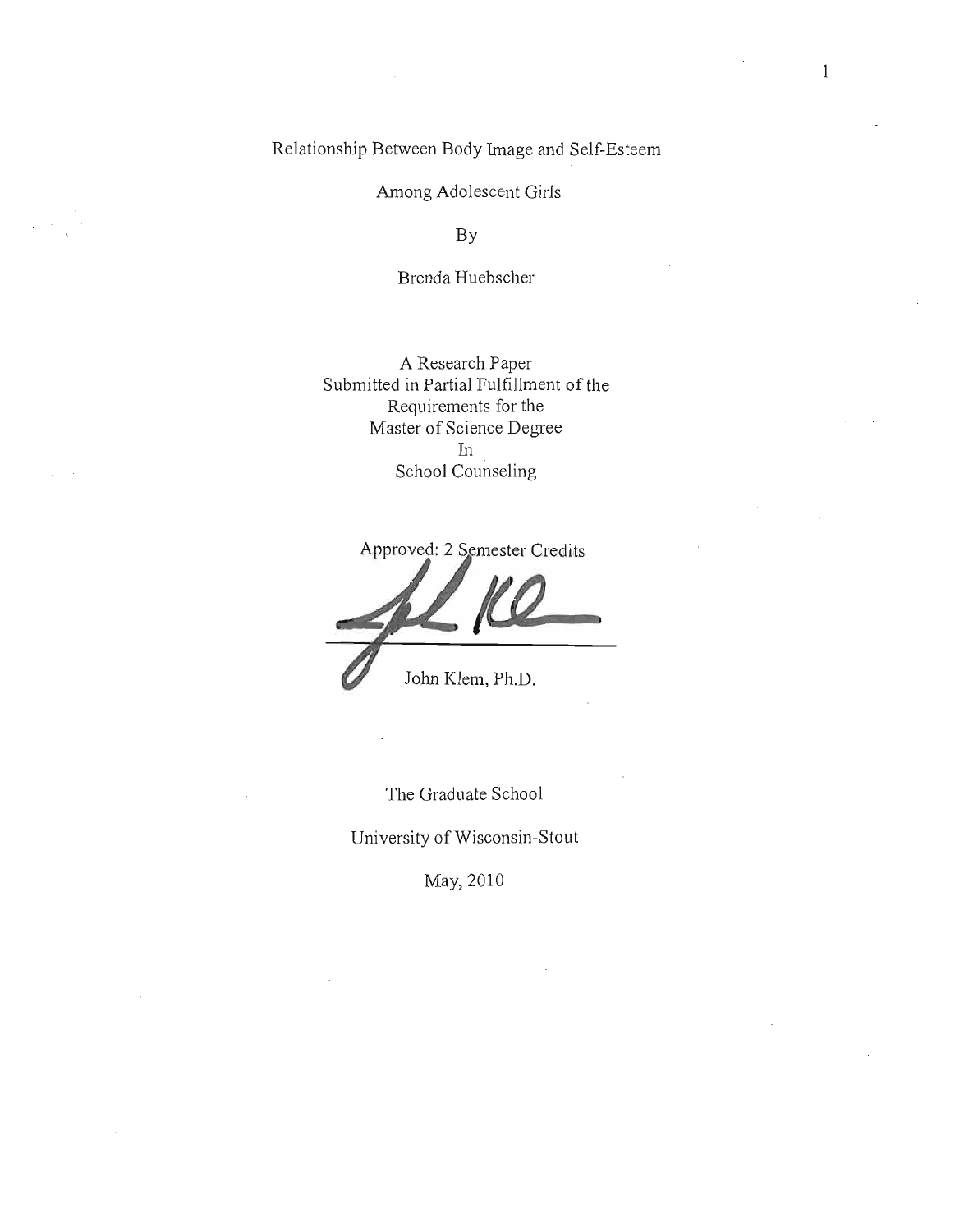### **The Graduate School**

#### **University of Wisconsin -Stout**

# **Menomonie, WI**

**Author: Huebscher, Brenda C.** 

**Title:** *Relationship Between Body Image and Self Esteem Among Adolescent Girls*  **Graduate Degree/Major: MS Guidance and Counseling Research Advisor: John KJem, Ph.D.**  Month/Year: May, 2010

**Number of Pages: 21** 

**Style and Manual Used: American Psychological Association, 6th edition** 

#### **ABSTRACT**

This review outlines the present research on the relationship between body image and self-esteem among adolescent girls. The research shows that the relationship between body image and selfesteem is important for adolescent girls McCabe, M., & Ricciardelli, L. (2003). Adolescent girls are looked at in different case studies to see what causes them to believe they need to be thin. Furthermore, current literature supports four subtypes of causes that are explored thoroughly in this review that deal with a significant relationship with body image and self-esteem. However, more research needs to be conducted for this review. There is a lack of finding other influences that cause adolescent girls to have a negative outlook on their own body, which causes low self-esteem.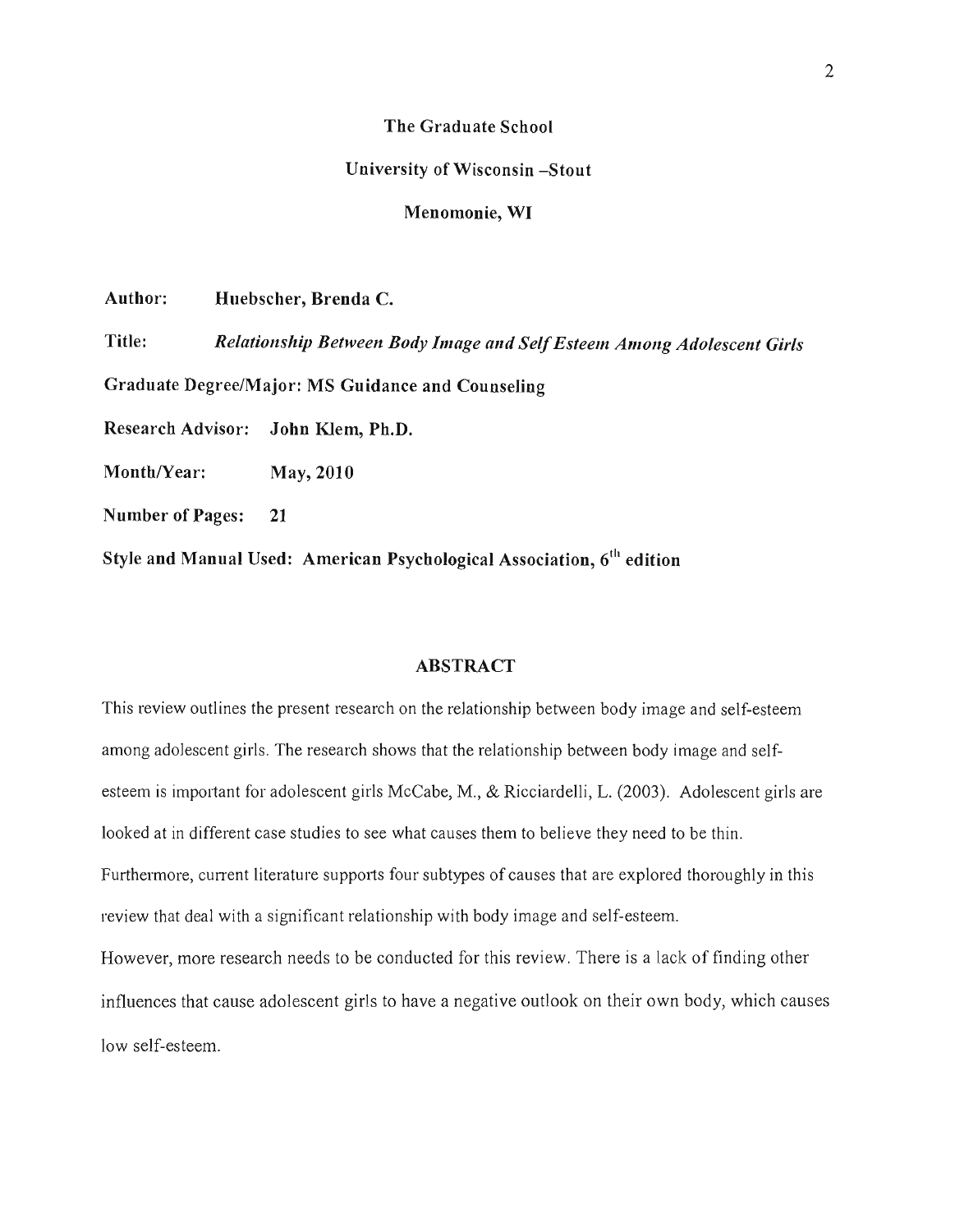The Graduate School University of Wisconsin Stout Menomonie, WI

Acknowledgments

I would like to send my sincere gratitude to my thesis advisor, Dr. John Klem, for his understanding, patience, and optimistic attitude. I would also like to thank my parents, Don and Sandy Huebscher for their guidance and love. Lastly, I would like to thank my professors and colleagues who I have gotten to know throughout these two years of Graduate School, thank you for your support.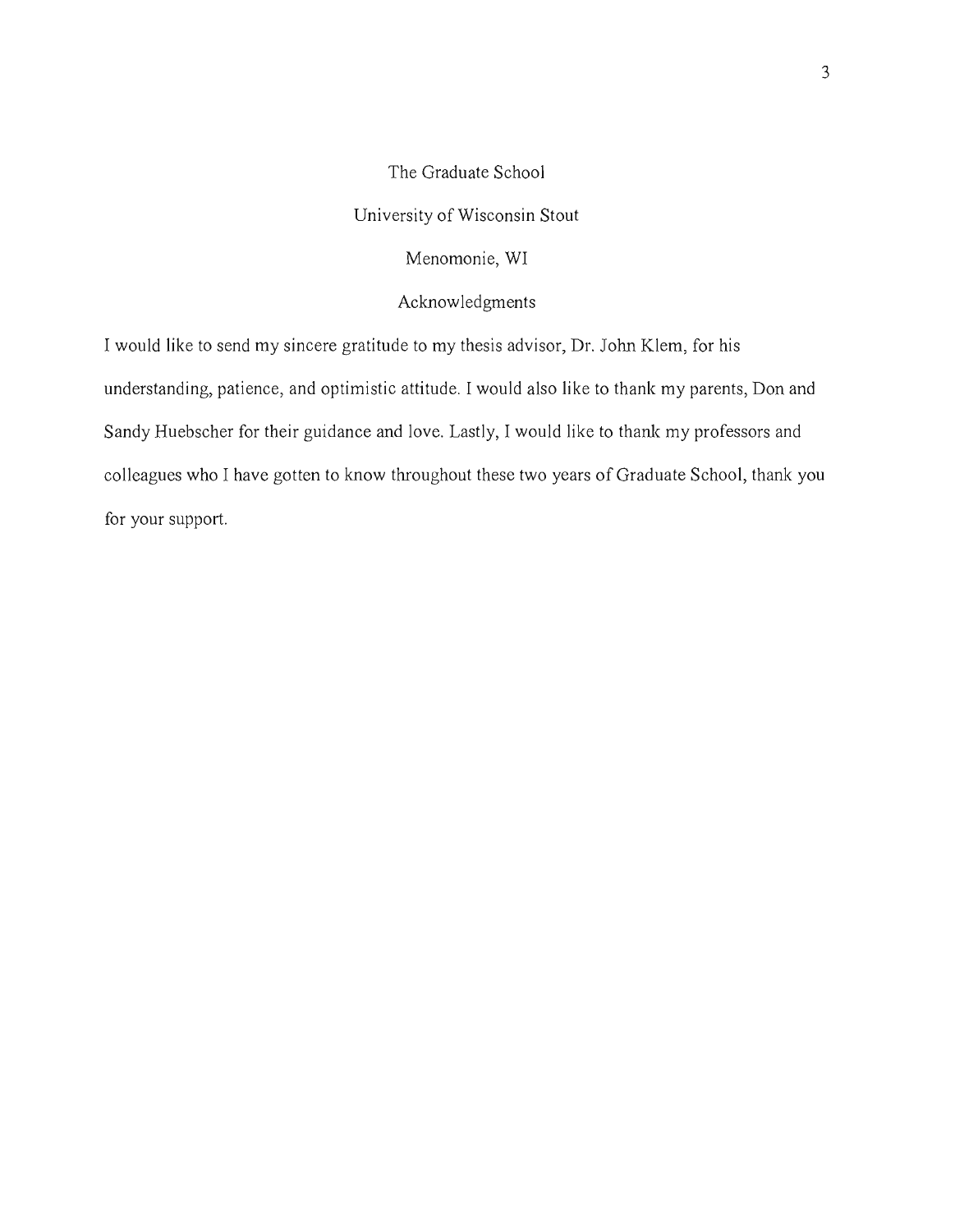# TABLE OF CONTENTS

 $\sim$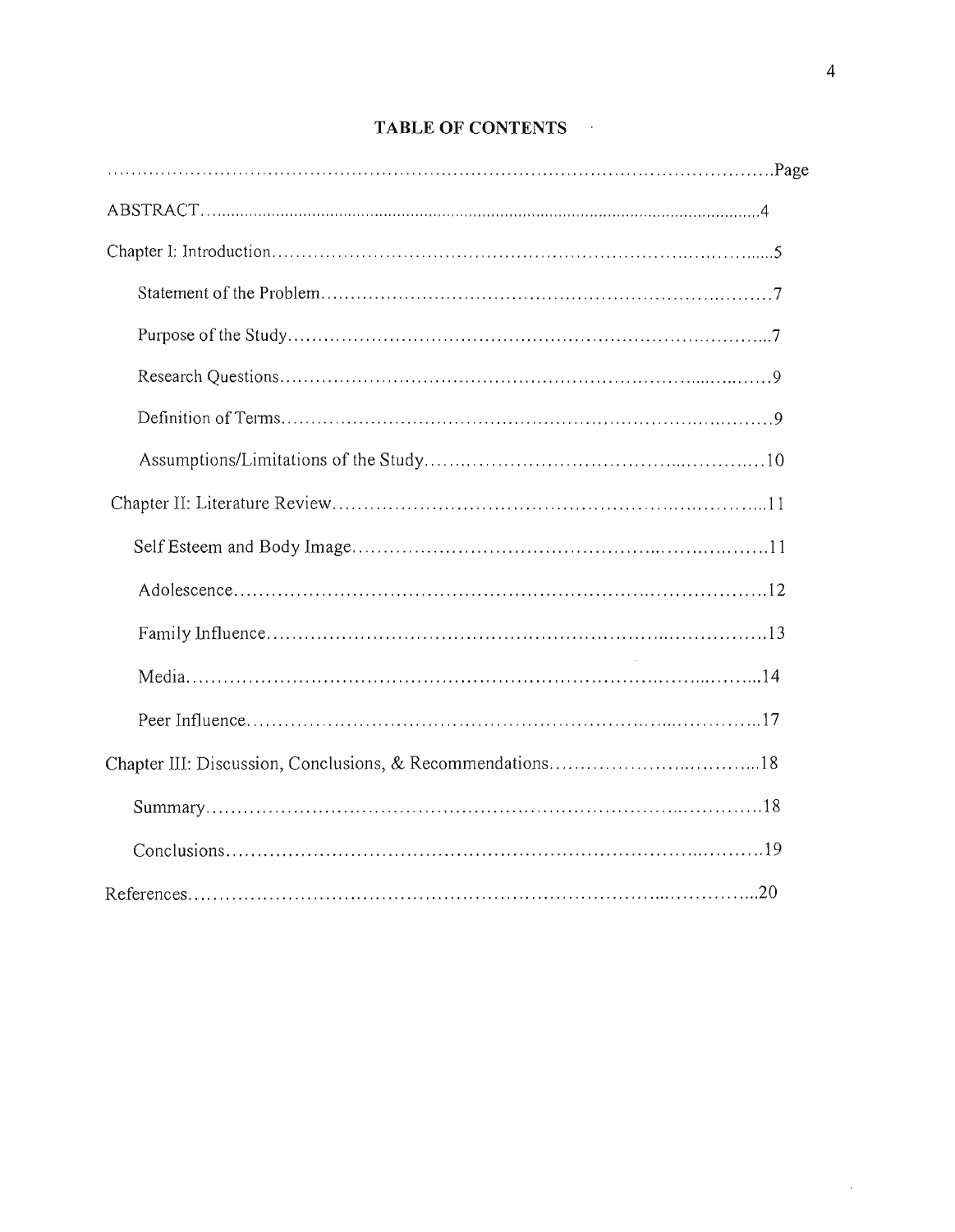#### **Chapter I: Introduction**

Having a distorted view of one's body has been linked to low self-esteem among adolescent girls, which in turn has been linked to the development of eating disordered behavior (Croll, 2005, Women's Health, 2007, & Field et a!., 2001). Research indicated that between "50- 88% of adolescent girls feel negatively about their body shape or size" (Croll, 2005, p. 155), while "49% of teenage girls say they know someone with an eating disorder" (Croll, 2005, p. 155). Furthermore, only 33% of girls say they are the right weight for their bodies, while 58% want to lose weight" (Croll, 2005, p. 154).In comparison to males, females are much more likely to think their current size is too large (66% versus 21%) (Croll, 2005, p. 154) at least in part because they are exposed to thin models on television, magazines and movies Lastly, it is indicated that for girls, "the way I look" is the most important indicator of self-worth (American Association of University Women, 1994). During puberty, some girls go through an "awkward" phase as their bodies begin to change, and they become self-conscious. In another survey by the American Association of University Women (1994), "only 29% of the adolescent girls surveyed expressed self-satisfaction, while more than half of the boys felt good about themselves. From these statistics it is not surprising that "research has linked adolescents' body image, specifically body dissatisfaction, with the prevalence of eating disorders and dieting" (Ata, Ludden, & Lally, 2006, p. 1025).

It has been said that more than half of teenage girls are or think they should be on diets, especially when they go through puberty (Women's Health, 2007). This makes sense, because many young females experience weight gain as puberty begins. This leads many young women to desire to lose the weight in an effort to conform to societal expectations (Women's Health, 2007). Current research supports this assertion, as the development of body-image concerns may be partially attributed to the influence of such societal factors such as family, the media, and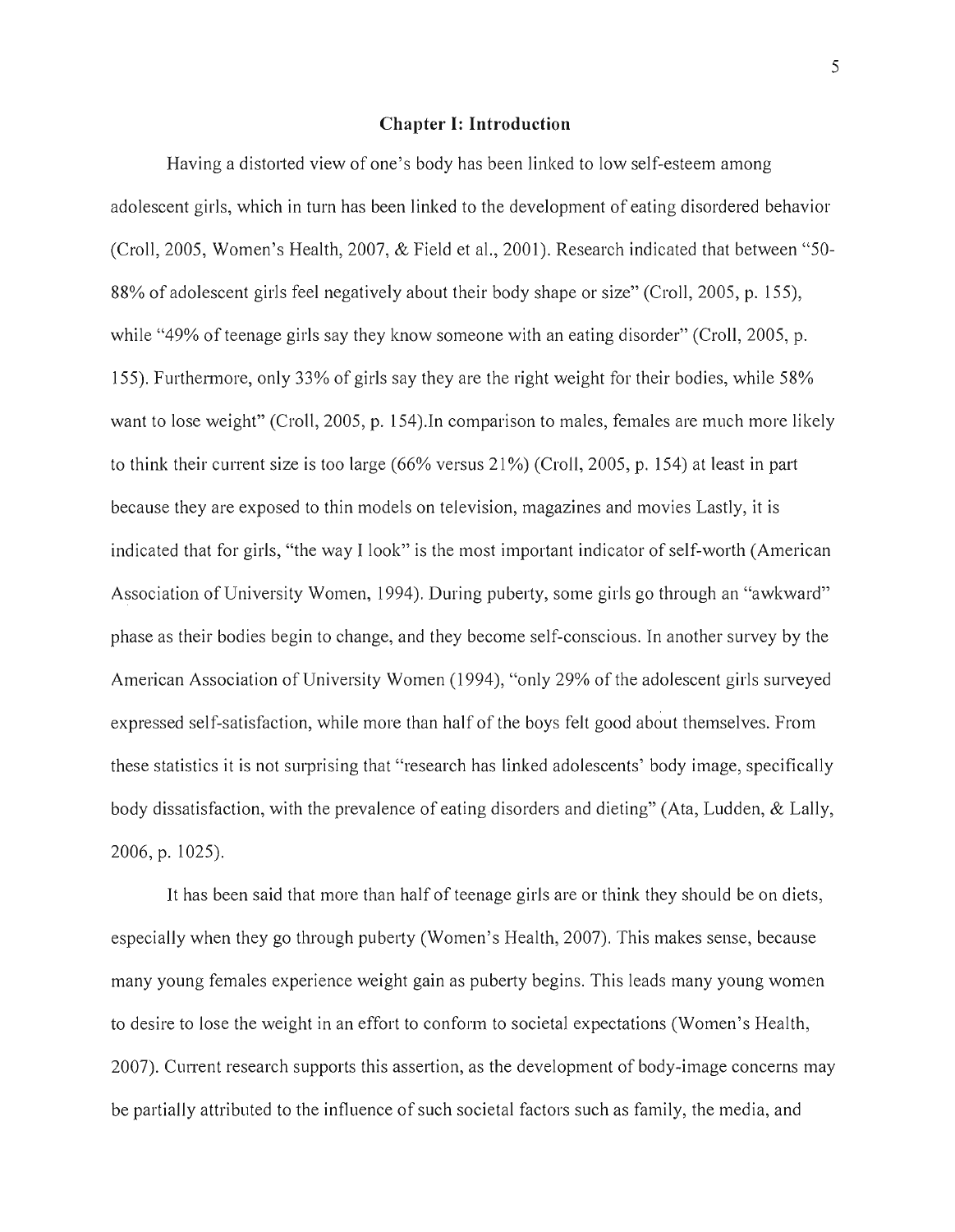peers (Croll, 2005). In 2006, Ata, Ludden, & Lally conducted a study on the effects of gender, family, friends, and media influences and whether it influenced an adolescent's body image. They found that 61.7% of adolescent females were trying to lose weight. They also mention that "self-esteem, pressures from the media, influences of friends and family, social support and how adolescent girls feel their parents are unsupportive, teasing, and pressure are the main factors on why adolescent girls become insecure and have a decrease of self-esteem towards their body." (Ata, Ludden, & Lally, 2006).

Regarding the media's influence, on average, "adolescents watch an average of 28 hours television per week; American youth spend, on average, 900 hours a year in school and an average of 1,023 hours a year watching television" (Croll, 2005, p. 156). Croll (2005) continues to note that the average child is exposed to more than 20,000 commercials per year, and that nearly 75% of adolescents view music videos at a rate of six hours per week. These observations are extremely concerning for those who work with adolescents, as advertisers often emphasize sexuality and the importance of physical attractiveness in their efforts to sell products. Researchers believe that this type of advertising could place excessive pressure on young children and adolescents to focus on their appearance more critically (American Association of University of Women, 1994). Additionally, younger girls experiencing the profound physical and hormonal changes puberty brings can be greatly impacted by persuasive marketing tactics (American Association of University Women, 1994).

Currently, eight million individuals in the United States suffer from an eating disorder. 90% are women or girls, 80% or preadolescents are afraid of being fat, more than 50% of 10 year-old girls wish they were thinner, and 42% of girls in first through third grades want to be thinner (Women's' Self-Esteem, 2007). This is especially alarming as eating-disordered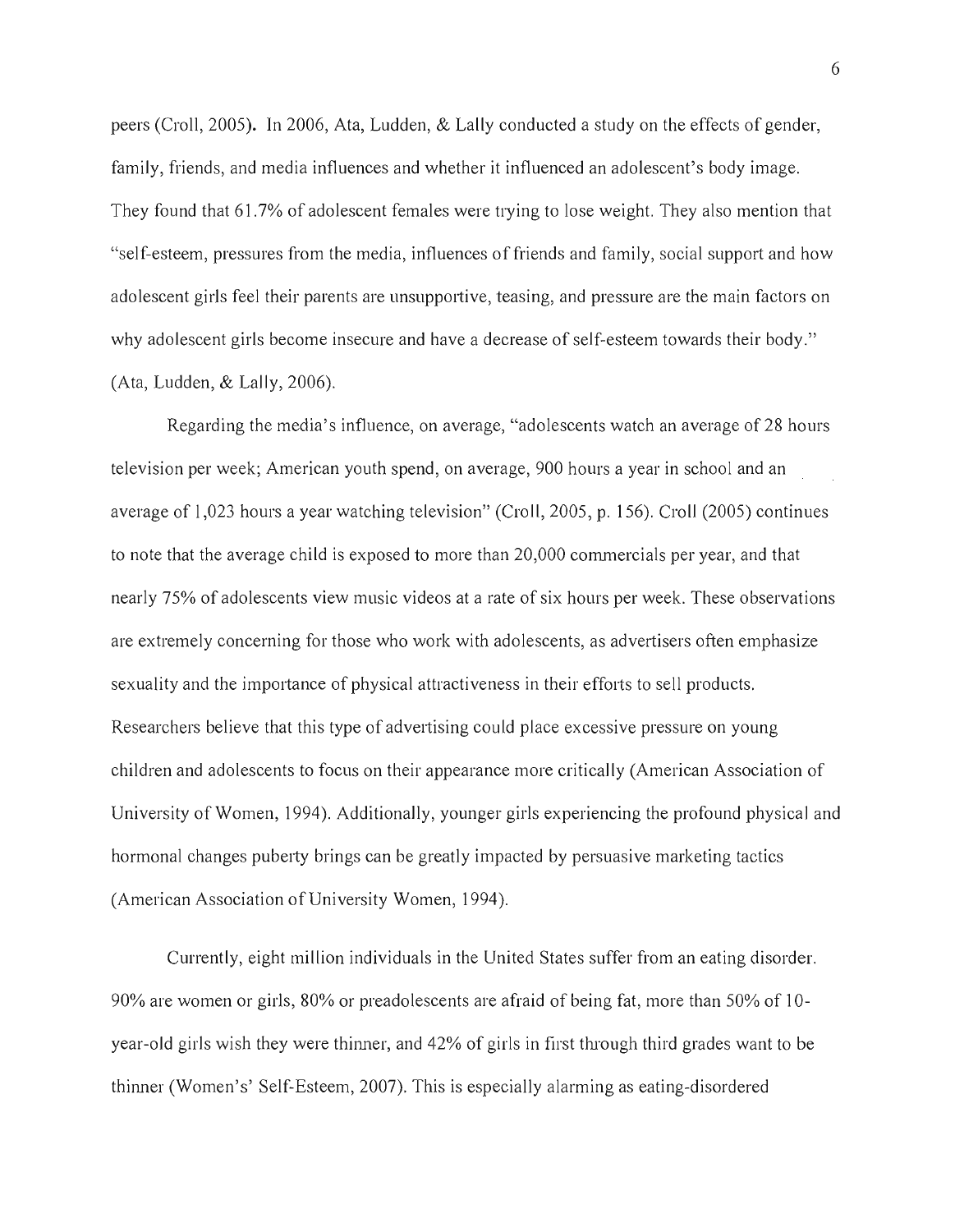behavior, specifically Anorexia Nervosa, has one of the highest mortality rates of the mental disorders listed in the DMN-IV-TR (Women's' Self-Esteem, 2007 & Croll, 2005).

From all the above statistics, it is clear that counselors who choose to work with adolescents must be fully prepared to deal with the both body- image issues and keenly aware of how eating disorder behavior manifests and is maintained within adolescent culture.

# **Statement of the Problem**

Having a distorted body image among adolescent girls has been linked to the development of dysfunctional eating patterns and even disorders such as Anorexia Nervosa, Bulimia Nervosa, or Binge Eating Disorder (Ata, et al., 2006). Self-esteem is an important factor, as the research shows it directly relates to one's body image and how adolescent girls perceive themselves. Also, self-esteem corresponds with emotional and psychological development, which can affect an adolescent girl in a positive or negative way. Puberty for girls brings with it characteristics often perceived as less laudable, as girls generally get rounder and have increased body fat. These changes can serve to further enhance dissatisfaction among adolescent girls (Ata et aI., 2006). Going through puberty later or earlier than peers also can affect body image as well as psychological health. Some girls can become very self-conscious about their weight, which can cause a decrease in their self-esteem. During that time, girls are vulnerable and sensitive (Ata et aI., 2006). Girls who get picked on for being overweight or underweight could be driven into gaining or losing weight in an unhealthy way, as research has found a correlation between body image and self-esteem among early adolescent age groups (Davison & McCabe, 2006).

# **Purpose of the Study**

The purpose of the literature review was to investigate whether a relationship exists between body image and self-esteem among adolescent girls.

7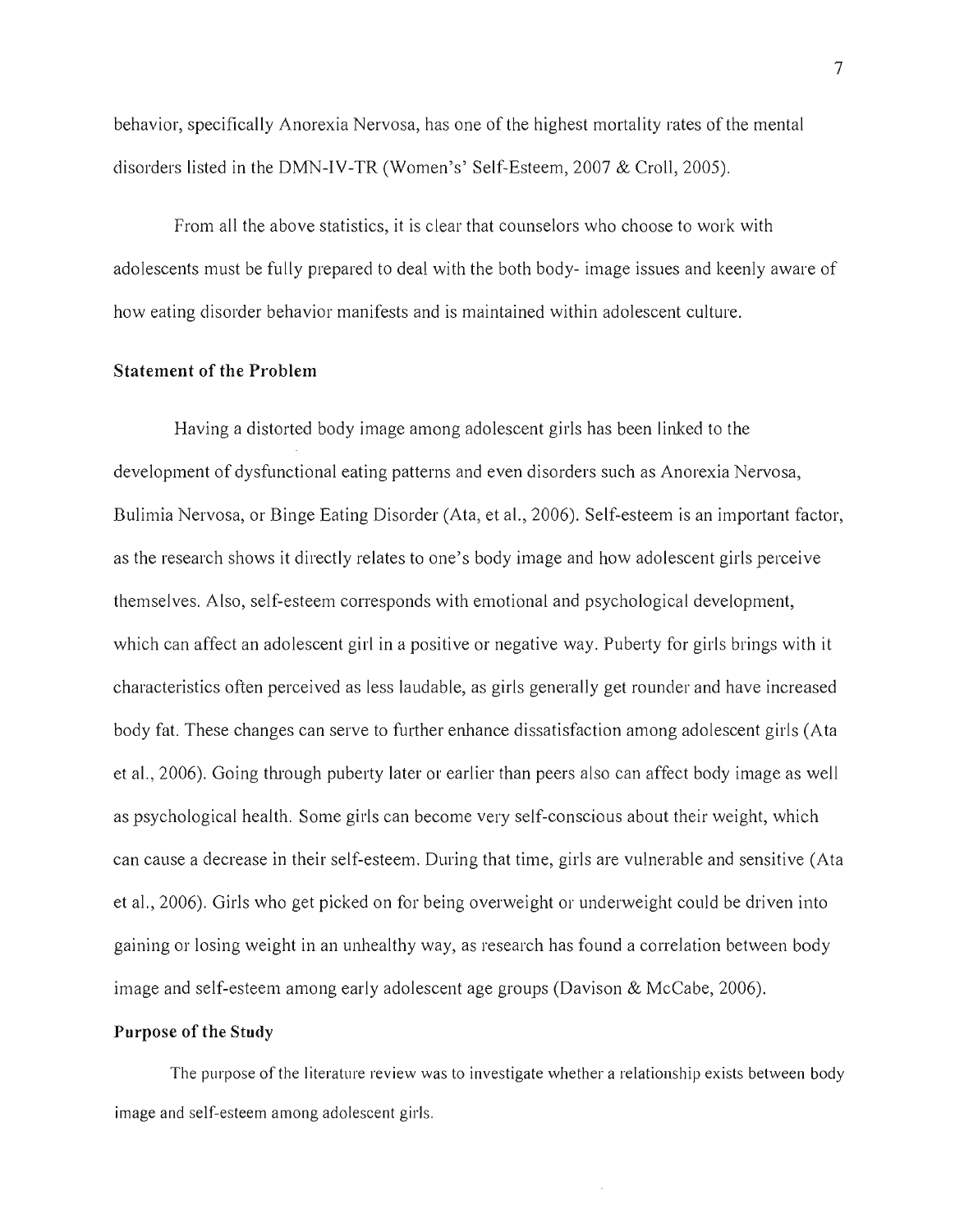## **Research Questions**

There are several questions this study attempts to answer. They include:

- 1. What are the factors that influence body image among adolescent girls?
- 2. What is the relationship between body image and self-esteem among adolescent girls?
- 3. How does body image and self-esteem influence the development of eating disordered behavior?
- 4. What are the implications for school counselors in working with girls with body- image and self-esteem related issues?

## **Definition of Terms**

Four terms need to be defined for clarity and understanding of this study. They are:

*Adolescence* - Emotional, physical, psychological, and social changes of a girl and a boy. It's the transitional period of development between youth and maturity that usually occurs between the ages of 12 and 16 for girls and 14 and 18 for boys (Davidson & McCabe, 2006).

*Body image* - Evaluating one's own body SUbjectively through linked feelings and attitudes (Duncan, Woodsfield, O'Neill, & AI-Naked, 2002).

*Self-esteem* – An evaluative element of how a person values, supports, approves or disapproves him or herself (Frost & McKelvie, 2005).

*Eating Disorder Behavior* - the relentless and obsessive search for weight loss through extreme dieting, which results in an unbalanced nutrition both quantitatively and qualitatively (Boschi, et aI., 2003).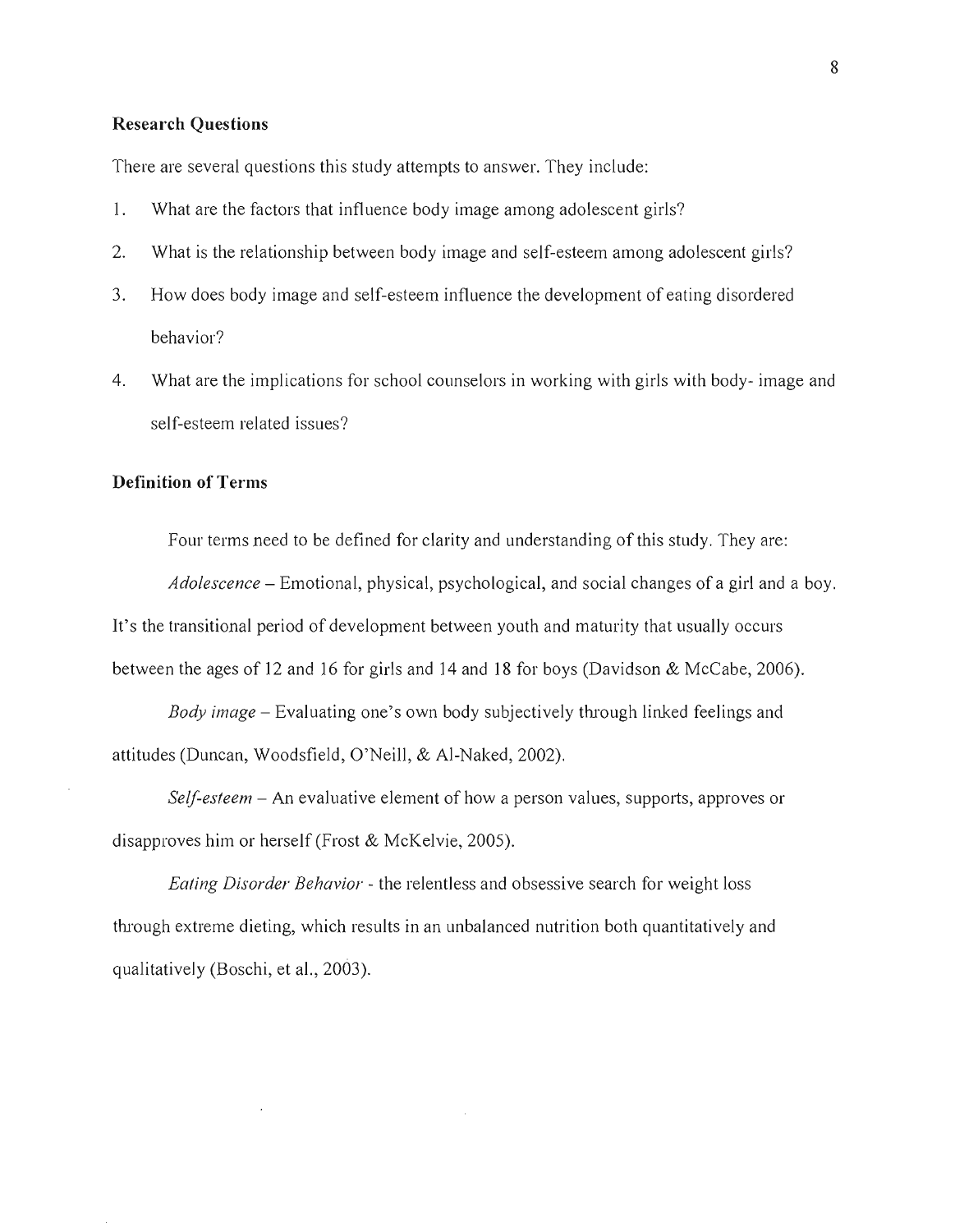## **Assumptions & Limitations of the Study**

The researcher assumed that there will be sufficient research on the relationship between body image and self-esteem among adolescent girls. Also, it is assumed that previous research has been done on several influences that make adolescent girls believe they are fat, need to diet, or become saddened by their appearance.

Possible limitations of this review are the lack of information about other influences that cause adolescents to have low self-esteem, and the amount of information available about the main influences may be lacking as well. These two limitations could hinder this study.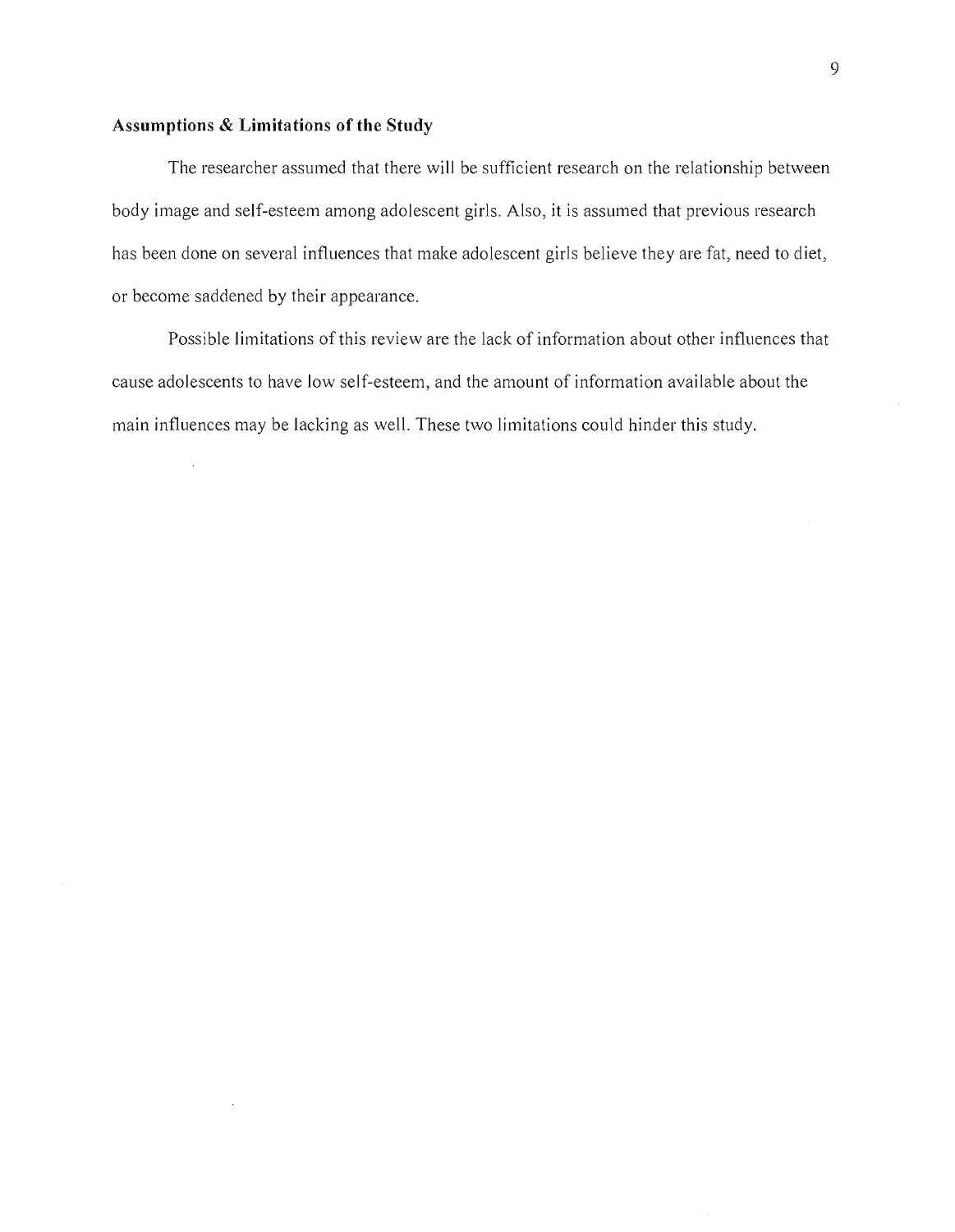### **Chapter II: Literature Review**

Poor body image and lower levels of self-esteem are clearly documented in the literature as significant causes for concerns among adolescent girls (Croll, 2005, Marcotte et. ai, 2002, & Women's Health, 2007). This chapter will begin with a discussion of the self-esteem and body image and then outline four areas of adolescence that influence the development of both selfesteem and body image. The first area outlined will be the impact of physical and emotional development on self-esteem and body image. This chapter then will outline the influence of family, followed by an analysis of how the influence of media and peers impact self-esteem and body image. The chapter will conclude with how each of these factors can be considered within the context of the counseling process.

# **Self-Esteem and Body Image**

"Self-esteem is so intrinsically linked to thoughts about one's body that physical appearance has consistently been found to be the number one predictor of self-esteem at many ages" (Ata, Ludden, & Lally, 2006, p. 1024). According to Rosenberg (1965) (cited in Clay, Vignoles, and Dittmar, 2005), "self esteem is defined as a "positive or negative attitude toward . . . the self" (p. 30). Another definition of body image is; evaluating one's own body subjectively through linked feelings and attitudes (Duncan, Woodfield, O'Neill, & AI-Nakeeb, 2002). Frost and McKelvie (2005), define self-esteem "as the level of global regard one has for the self" (p. 36). Self-esteem does contribute to poorer body image and eating disorder symptoms (Green  $\&$ Pritchard, 2003), and studies are still trying to figure out how to hinder adolescent girls' beliefs that they need to be extremely skinny to look attractive. Adolescent girls can also have low selfesteem through family and media influence (Green & Pritchard, 2003).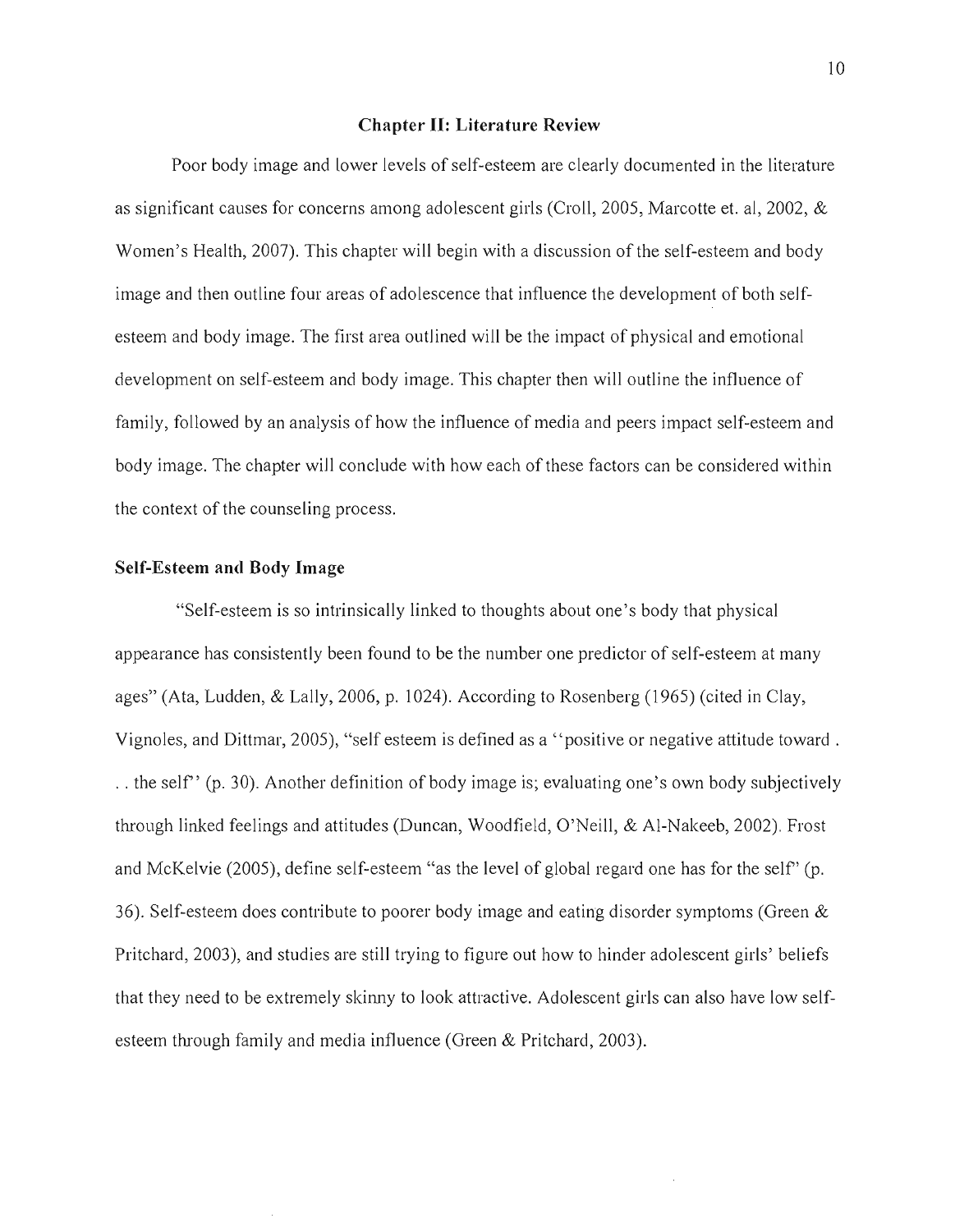Body image is closely related to self-esteem. Body image is defined: An evaluative element of how a person values, supports, approves or disapproves him or herself (Frost  $\&$ McKelvie, 2005). Also, body image refers to the picture that individuals form of their bodies in their minds. A person's body image is influenced by their beliefs and attitudes. One's body image does not remain the same, but changes in response to lifestyle events (Women's Health, 2007). According to Davidson & McCabe (2006), a poor body image may hamper adolescents' development of interpersonal skills and positive relations with other boys and girls" (p. 17). For instance, "physical attractiveness has been found to impact on peer relationships all the way back from elementary school, with attractive girls engaging in more positive social interactions than less-attractive girls. Ricciardelli & McCabe (2001), (cited in Davidson & McCabe, 2006) "addressed that there is a relationship between body image and psychological functioning during adolescence" (p. 17). Lastly, they found a strong association between body image concerns and low self-esteem among adolescent girls, which has lead to constructions of body image as an important aspect of female self-esteem (Davidson  $&$  McCabe, 2006).

## **Adolescence**

Adolescence and puberty bring a variety of physical, social and emotional changes. Furthermore, there is evidence that the body changes that occur during puberty for females can be more of a struggle than for boys (Davidson & McCabe, 2006). When boys go through puberty, their increase in body size results in a physique closer to the muscular male cultural ideal, and so puberty is a more positive experience for boys than for girls (Davidson  $\&$  McCabe, 2006). However, it's very likely that boys who are considerably underweight or overweight that do not gain the muscle bulk during puberty experience considerable body-image concerns, but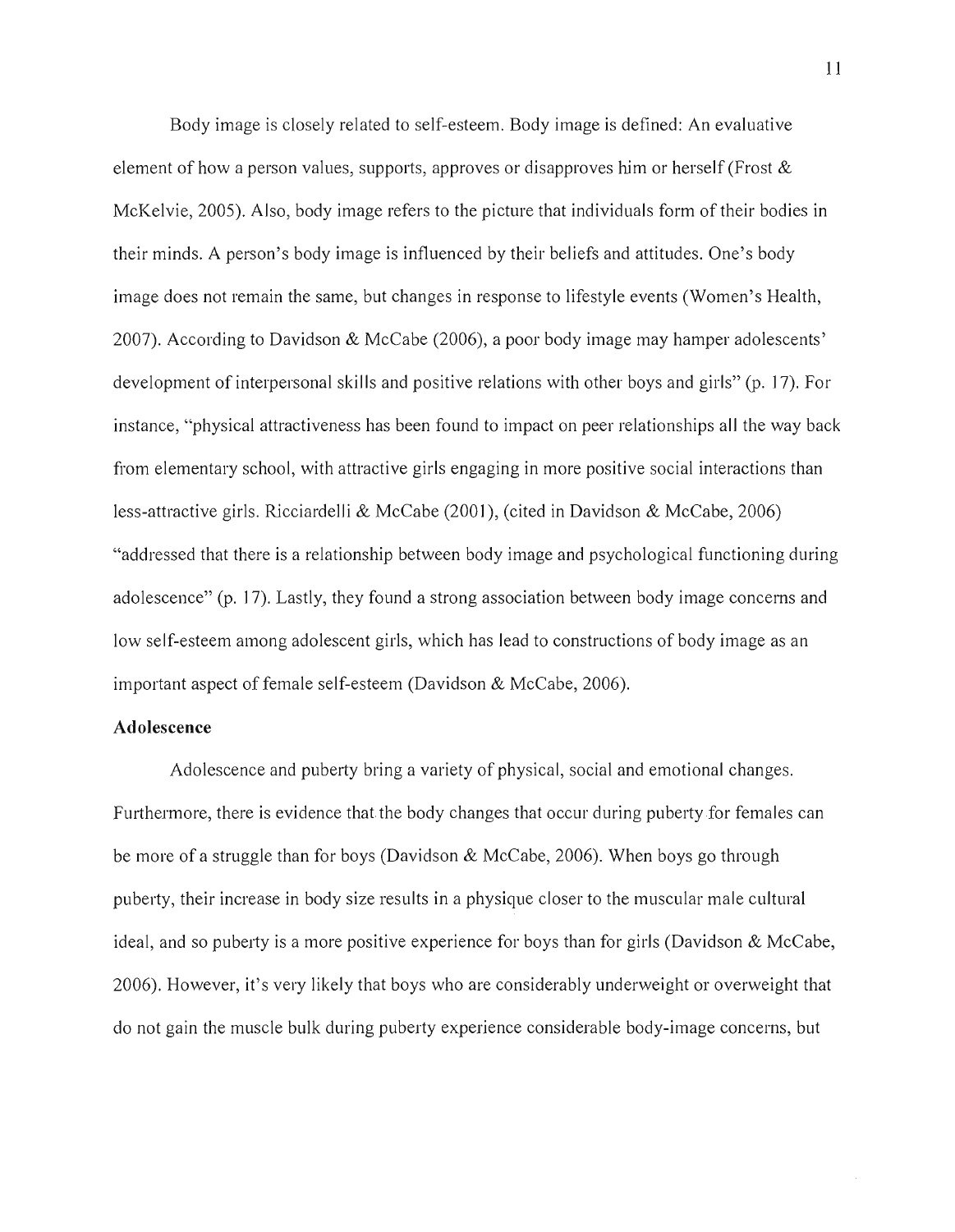they usually don't experience as much influence from the media and family as females. (Davidson & McCabe, 2006).

Along with the physical, emotional and social changes adolescents' experience, they also undergo changes in relationships. Adolescence can be a confusing time, as peer and family relationships contribute to how teens perceive themselves. During adolescence, there is a possibility of heightened self-awareness and concerns of how an adolescent girl's peers portray her (Davison & McCabe, 2006). Also, Feingold and Mazzella (cited in Davidson & McCabe, 2006) stated that "concerns about the body have been documented as widespread among female populations, with adolescence considered an especially vulnerable period for disturbances in female body image" (p. 17).

Physical changes also can be difficult because "adolescents receive the most criticism regarding their physical appearance and the most efforts to change their appearance" (Croll, 2005, p. 157). "Socializiation encourages males to strive to become stronger and more developed, while females are to make their bodies more beautiful" (Croll, 2005, p. 157). Social Psychology has shown the impact of an adolescent girl's appearance on how others perceive and interact with her, with unattractive individuals receiving negative evaluations from their peers and reduced social contact from their peers as well (Davidson & McCabe, 2006).

During adolescences, girls may also experience some sort of emotional disturbance, which can lead them to believe they are unattractive. For instance, "Parents tend to become less positive and more critical regarding their children's appearance, eating and physical activity as they move into and through adolescence" (Croll, 2005, p. 157). Their peers can also make them become emotionally unstable, especially if they are going through puberty and the related physical changes. These changes are an increase of hips and bone structure (Croll, 2005). From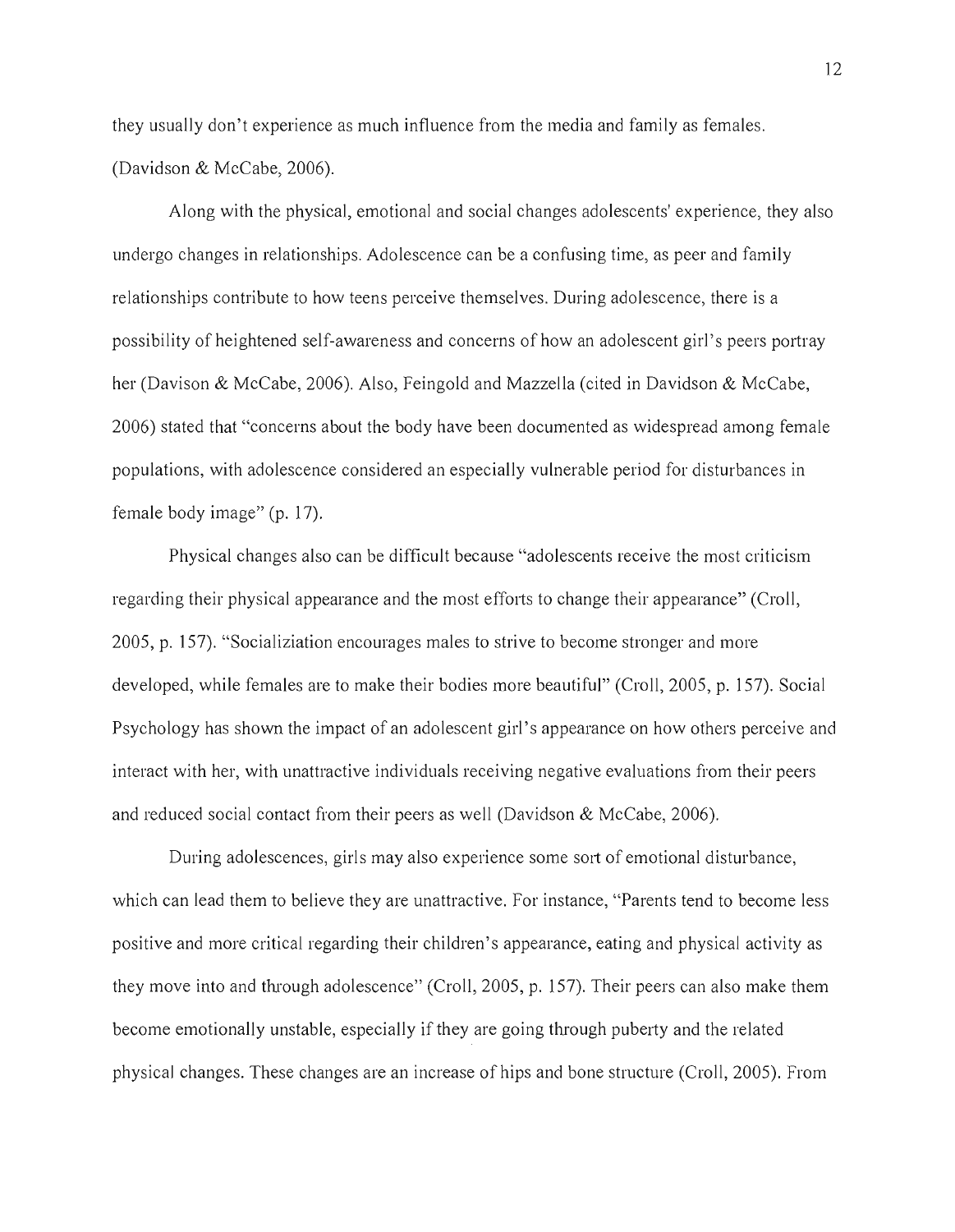these physical changes due to puberty and adolescence, Dornbusch et a1. (cited in Marcotte et aI., 2002) "found that a growing percentage of girls desired to become thinner as they progressed toward a pubertal status" (p. 4).

### **Family Influence**

The family plays an important role in the influence of eating behaviors of adolescents, especially girls (Green & Pritchard, 2003). Children learn their morals and values from their parent or guardian, and many times model their behavior based on their parents (Green & Pritchard, 2003). In regard to healthy eating, each family constructs what they feel is necessary and correct in terms of nutrition (Green & Pritchard, 2003). Parents or guardians have an important role in a child's life in regards to how to eat, what to eat, and the portion size, which has the potential to influence a person's life-long eating habit and nutritional understanding (Green & Pritchard, 2003).

Family environment also could influence an adolescent girl's self-esteem due to "weightor shape-related criticism by family members or others" (Green & Pritchard, 2003, p. 217). The research indicates that family members who criticize their adolescent daughter contribute significantly to body dissatisfaction (Green  $&$  Pritchard, 2003). As adolescent girls go through the changes that puberty brings, family members sometimes say negative things that can contribute to their adolescent daughter feeling sad, depressed or convinced they must lose weight to make their family love them. This is partially supported in the research as Paxton et a1. (cited in Griffiths  $&$  McCabe, 2000) found "that 19 percent of high school girls reported receiving direct encouragement from parents to diet" (p. 302).

Research indicates if a member of a family stresses an individual within the family to conduct a diet, he or she may develop low self-esteem or body image (Green & Pritchard, 2003).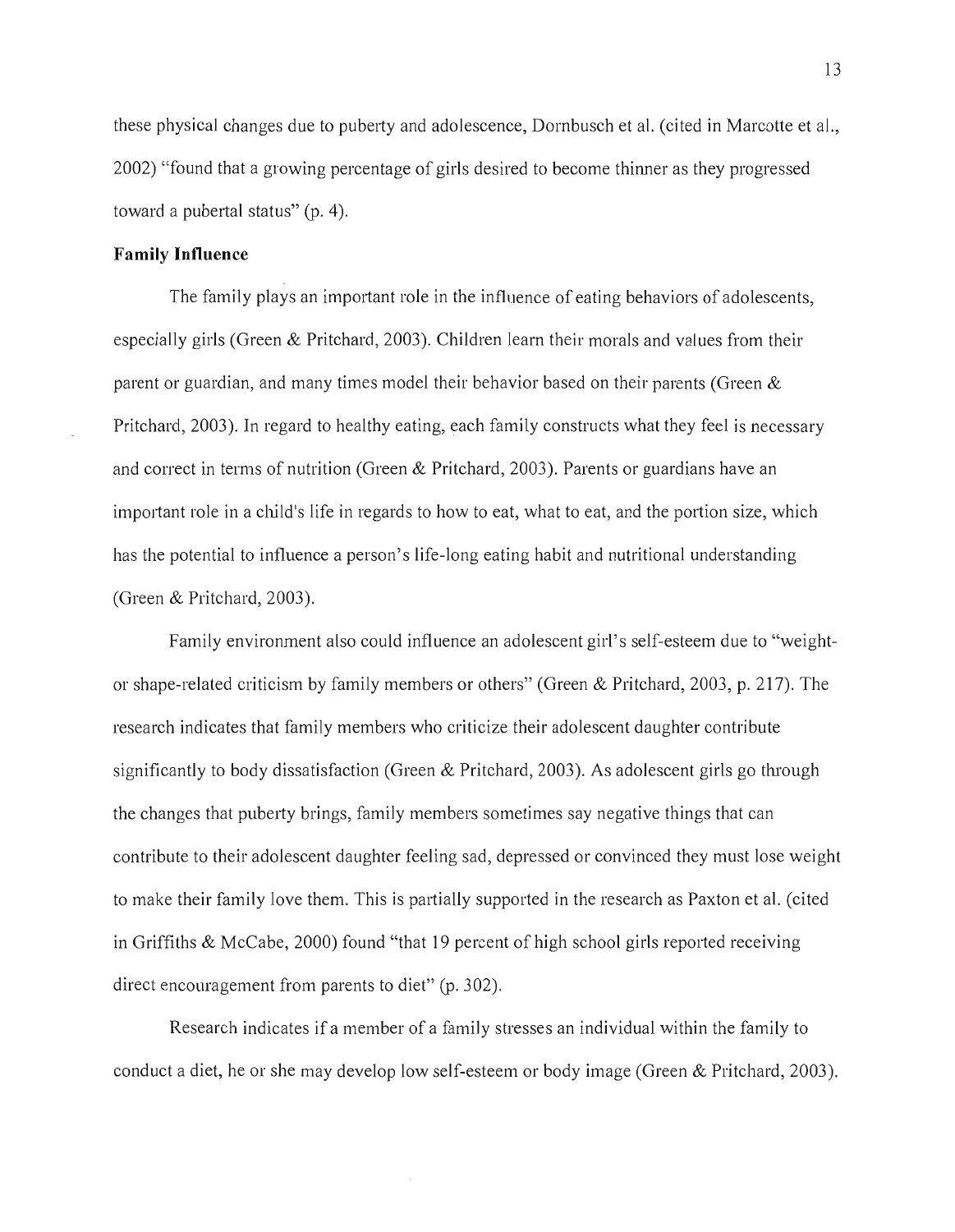Within the family realm, children may feel the direct pressure to meet the demanding standards in their education, sports, and peer relationships, which may result in poor body image and selfesteem (Green & Pritchard, 2003).

Parents, particularly mothers, who give parental feedback in terms of dieting, may have a tremendous impact on their adolescent daughter's overall development of body satisfaction (Green & Pritchard, 2003). Therefore, if an adolescent girl has a mother who is very critical about weight control, and stresses that looking thin is the only way of looking good, it is lmown that the adolescent will model her weight control behaviors in order to lose weight. The adolescent girl may start to think the same way as her mother and likewise believe the only way a person is attractive is if they are thin (Field et ai., 2001).

Due to parents being more critical of their adolescent daughters, they most likely become encouraged to avoid being fat. This can influence them to become constant dieters and use unhealthy weight-control methods (Croll, 2005). A smart way to turn parents away from being critical would be to have "health professionals work with parents to help them encourage their children to be healthy in a manner that supports healthy body image development" (Croll, 2005, p. 157). Because of the beliefs adolescent girls learn from their mothers, it has been said "that girls whose mothers diet and are concerned with their weight and shape are more likely than their peers to develop unhealthy weight control and practices" (Field et ai. , 2001, p. 55).

# **Media**

The media has a strong influence on how an adolescent girl's body should look (Field et ai. , 2001). Media includes radio, television, movies, newspapers, magazines, Web sites and billboards. It is true that "the mass media are believed to encourage girls to form unrealistically thin body ideals, which is unattainable" (Field et al., 2001, p. 54). For example, many of the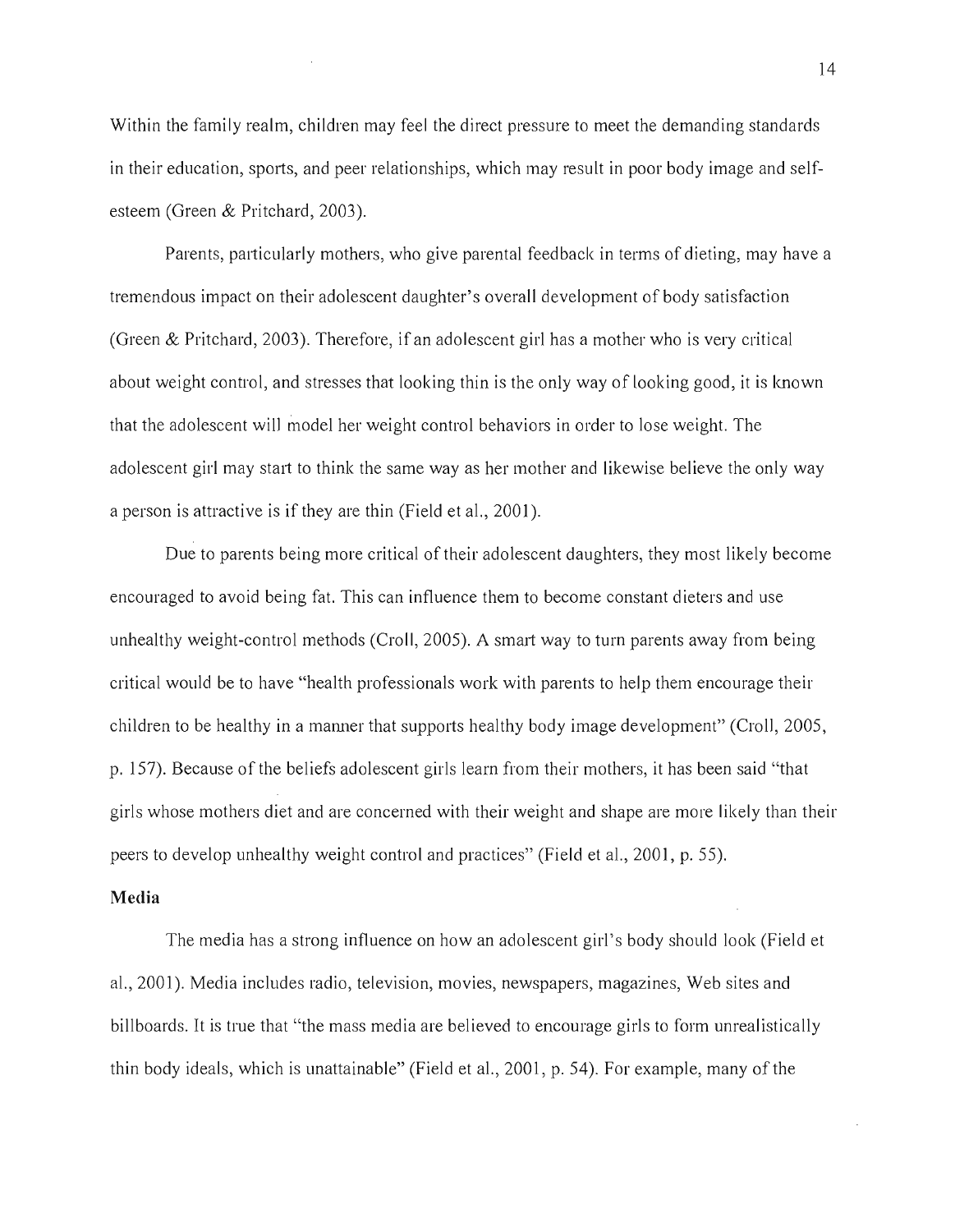models who appear in the media are nowhere close to the ideal body, and most of the models and celebrities in magazines are airbrushed or otherwise enhanced by computer-generated means (Field et ai., 2001).

Also, "it has been observed that there is a clear association between exposure to beauty and fashion magazines and higher levels of weight concerns or eating disorder symptoms in adolescent girls" (Field et ai., 2001, p. 54). Also, 69% of girls in one study said that magazine models influence their idea of the perfect body shape, and the continual acceptance of this umealistic body type creates an impractical standard for the majority of women (Field et ai., 2001).

The amount of media exposure an adolescent girl receives also can affect the way she perceives her body and can lead her to become dissatisfied and believe she needs to diet. The media portrays an image that if you fit the thin ideal, then you are more outgoing, successful, popular and satisfied, which are not attainable for those who do not fulfill the ideal of being thin (Green & Pritchard, 2003). The media also does not show that airbrushing is almost always used to modify appearances (Women's Health, 2007). So when adolescent girls look at these distorted images, they do not realize that a computer has helped create the thin, beautiful model who does not look that way in reality (Women's Health, 2007).

In addition, adolescent *girls* may not realize that the celebrity' ideal' they admire so much gets her beautiful look by spending up to thousands of dollars worth of plastic surgery, Botox, a personal stylist, chef, personal trainer, and a large wardrobe budget (Women's Health, 2007). Models who have figures for the catwalk make up only a very small percentage of the general population (Women's Health, 2007). As a result of adolescent girls being exposed to these thin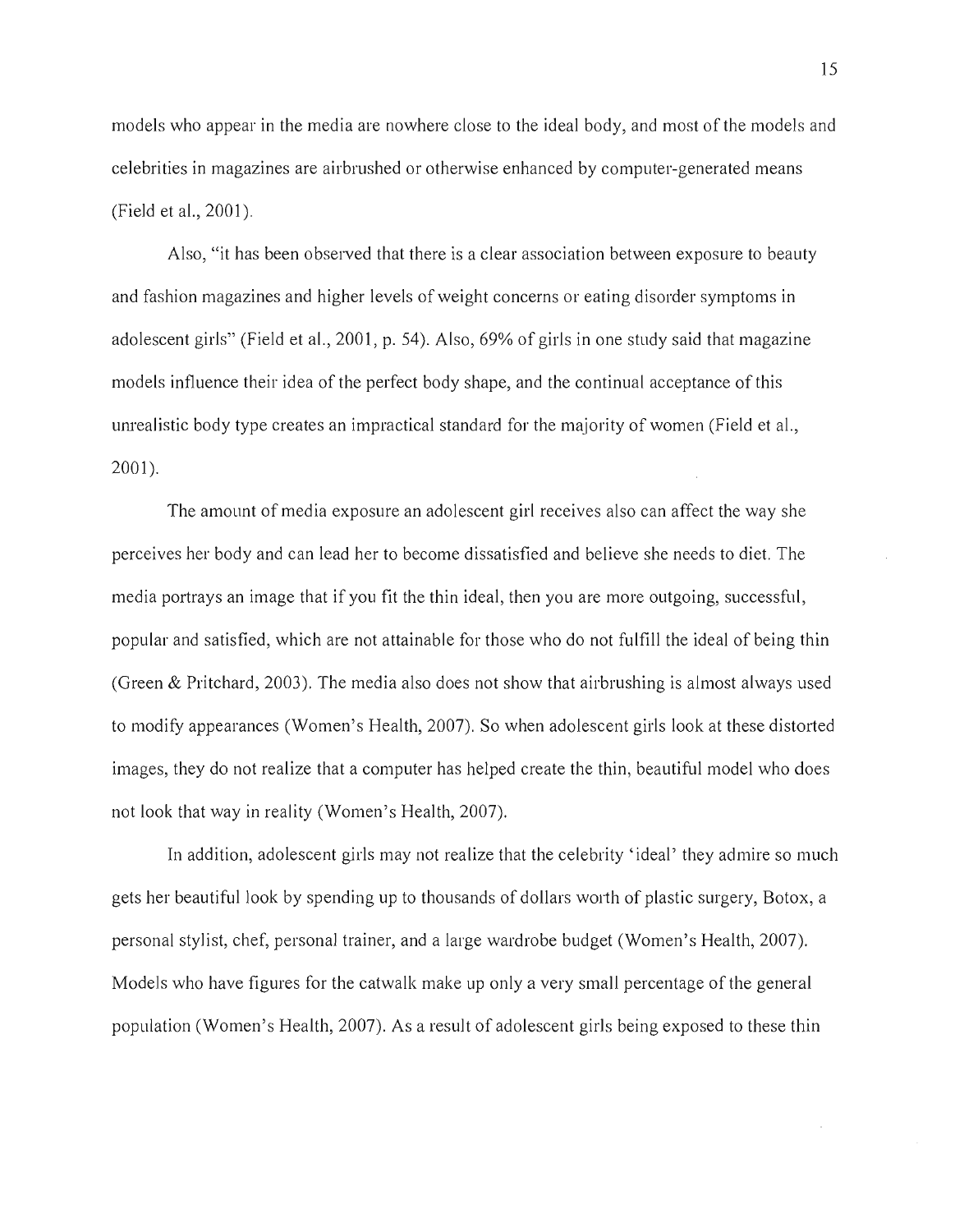model figures, it leaves adolescent girls susceptible to feelings of failure and shame. That in turn can further erode self-esteem and lead girls to believe they have a negative body image.

However, there are signs that some media executives are backing away from the requirement that models be ultra thin. Some in the industry have established a minimum body mass index models must attain before they can do a show or photo shoot. In 2006, underweight models were banned from participating in Fashion Week in Madrid, Spain, because many of their BMIs were below 18. However, there continues to be an incentive for companies to design their advertising campaigns around the human desire for physical perfection, that being the consumers' willingness to buy expensive products in pursuit of that goal.

During puberty and adolescence, it is not realistic for one's body to change the way the media stresses and to acquire the thin ideal body image (Green & Pritchard, 2003). Also, the mass media is significantly and powerfully influential when it comes to shaping American culture. Pressure from the media to have the ideal thin body type can set off negative feelings towards an adolescent girl's appearance, and self-esteem could be affected (Green & Pritchard, 2003).

Diets and other weight loss tools are spread throughout the media for children and adolescents in pursuit of the ideal model figure. Society presently associates attractiveness for women with a thin physique. The thin ideal is communicated through society's stereotype of obesity, meaning that being "fat" is bad and "thin" is good (Griffiths & McCabe, 2000).

Dealing more with magazines and seeing frail thin air-brushed models can make an adolescent girl want to look like that. "Magazines targeted at female adolescents are full of images of young, slim, attractive, blemish-free females with small waists, large chests, and only ever-so-slightly-rounded hips" (Croll, 2005, p. 156). Disproportionate dolls also give off a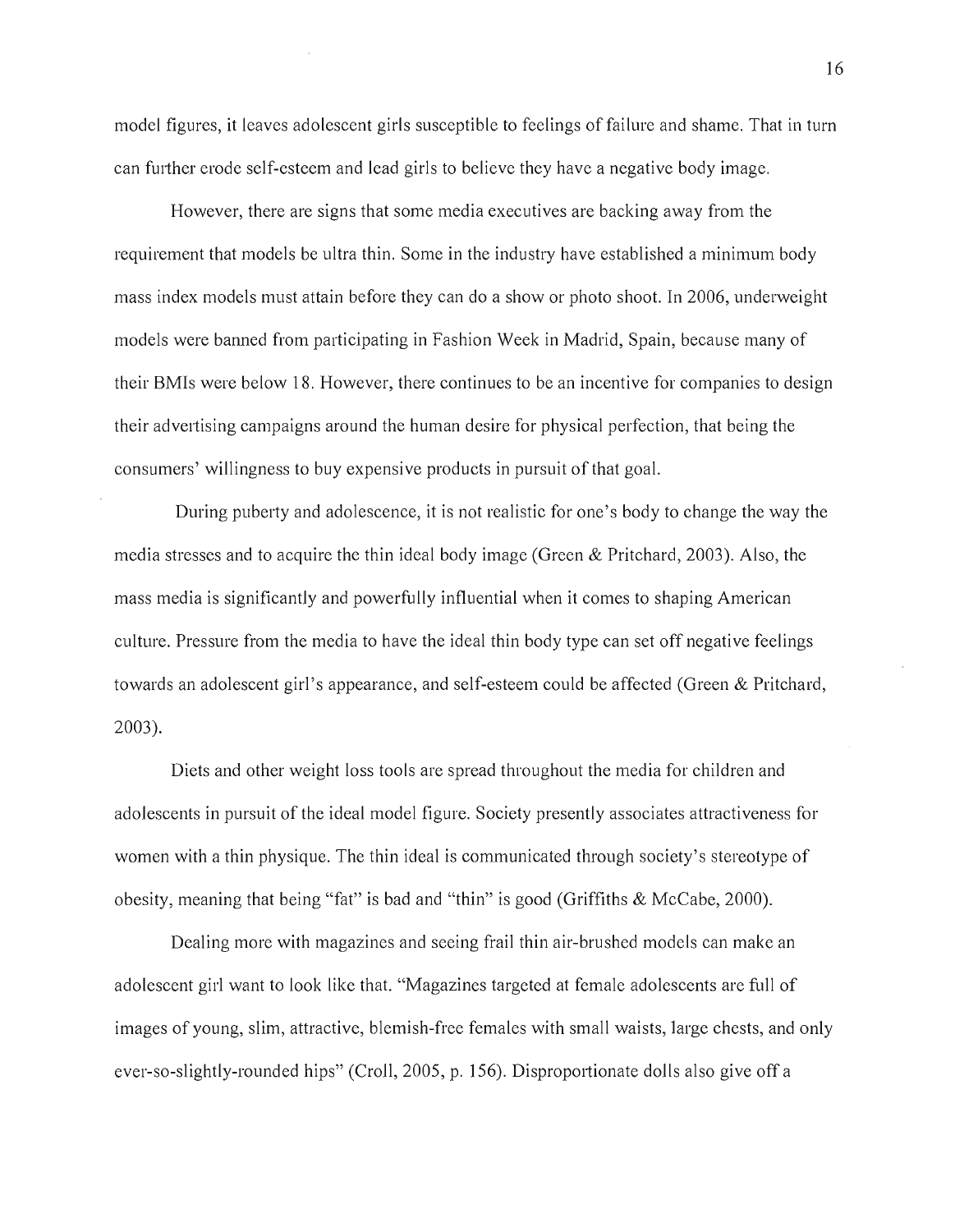negative body image for young teens. "If Barbie were real, her neck would be too long and thin to support the weight of her head, and her upper body proportions would make it difficult for her to walk upright" (Croll, 2005, p. 156).

As a result of adolescent girls being exposed to the mass media, "it increases the likelihood that a girl becomes concerned with her weight or develops eating disorder symptoms because the media encourages them to compare their bodies with those depicted in the media" (Field et ai., 2001, p. 54).

# **Peer Influence**

During the developmental stage of adolescence, peer relationships play a significant role (Davidson & McCabe, 2006). Adolescents' feelings of self-esteem may be positively or negatively affected through the influence of their peers. According to Simmons, Rosenberg and Rosenberg (cited in Davison & McCabe, 2006), during the early stages of adolescence, adolescents may have a heightened self-awareness and apprehension of how their peers evaluate them.

As adolescent girls go through adolescence, the relationships they have with peers play an important role of comparing bodies and developing a negative view of their body. From that, they develop a low self-esteem and possibly an eating disorder. "To gain acceptance by their peers, adolescents may resort to adopting the perceived beliefs and behaviors practiced by members of their peer group" (Field et al., 2001, p. 55). Peer pressure is difficult during adolescence, and due to the pressures of others, it has been found to be a risk factor for developing bulimic behaviors and disordered eating (Field et ai., 2001).

During the teen years, adolescents strive to belong, to have a connection with someone, and to be with others who may have the same general interests. Peer relationships may be one of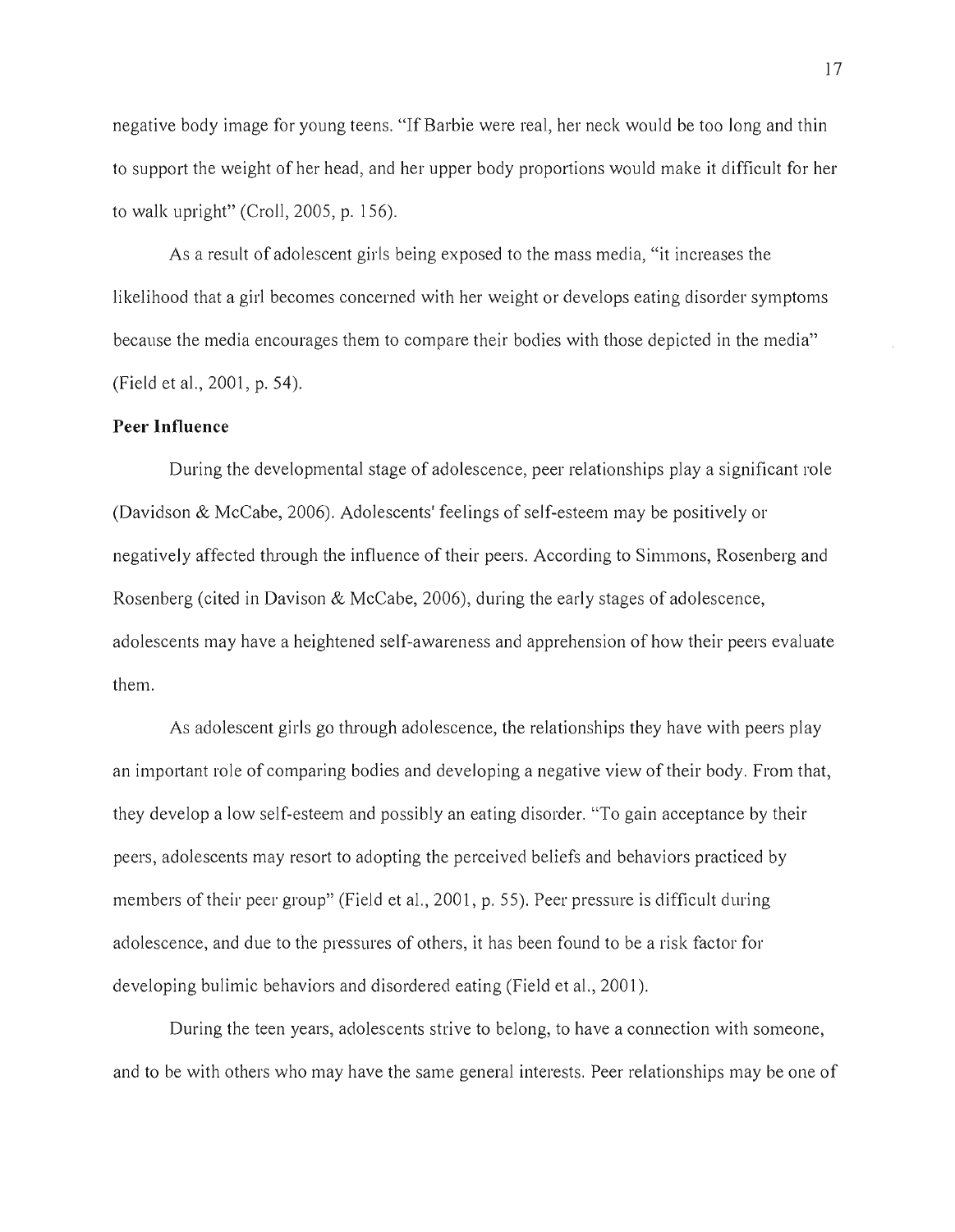the more important aspects during childhood and adolescence in terms of building positive selfesteem and body image. According to Davison and McCabe (2006), social concerns relating to the body can be prevalent during adolescence. Furthermore, there is argument that during the adolescent stage, individuals can be preoccupied with their own appearance and assume that others are very aware of it as well, which can make them feed into it, or make them uncomfortable (Davidson & McCabe, 2006).

The relationships adolescent girls have with peers and family can help shape how they perceive themselves. Adolescent girls develop feelings of low self-esteem because one does not look like her peers (Davidson & McCabe, 2006). Also, if an adolescent girl develops at an earlier or faster rate than other girls, she could develop low self-esteem due to the overwhelming changes her body is going through while her friends are not. (Davidson & McCabe, 2006).

Simmons et al. (cited in Davidson & McCabe, 2006) stated that "developmental psychology has indicated the possibility that early adolescent girls are characterized by heightened self-consciousness and concems about how peers evaluate them" (p. 16). It has been said that "adolescents' sense of self-worth and perceptions of social relations may therefore be closely linked to their body image" (Davidson & McCabe, 2006, p. 16). A poor body image can hamper adolescents' development of social skills and positive relationships with other boys and girls (Davidson & McCabe, 2006). According to Levine (cited in Field et aI., 2001), adolescent girls accept the behaviors and beliefs that are constructed within their peer group. Therefore, girls who observed body weight management practices from their peers, often engaged in the same behaviors to lose weight (Field et aI., 2001).

Bruch (cited in Griffiths & McCabe, 2000) said that "clinical studies have found that people with eating disorders have an irrational need to feel connected to others, such that they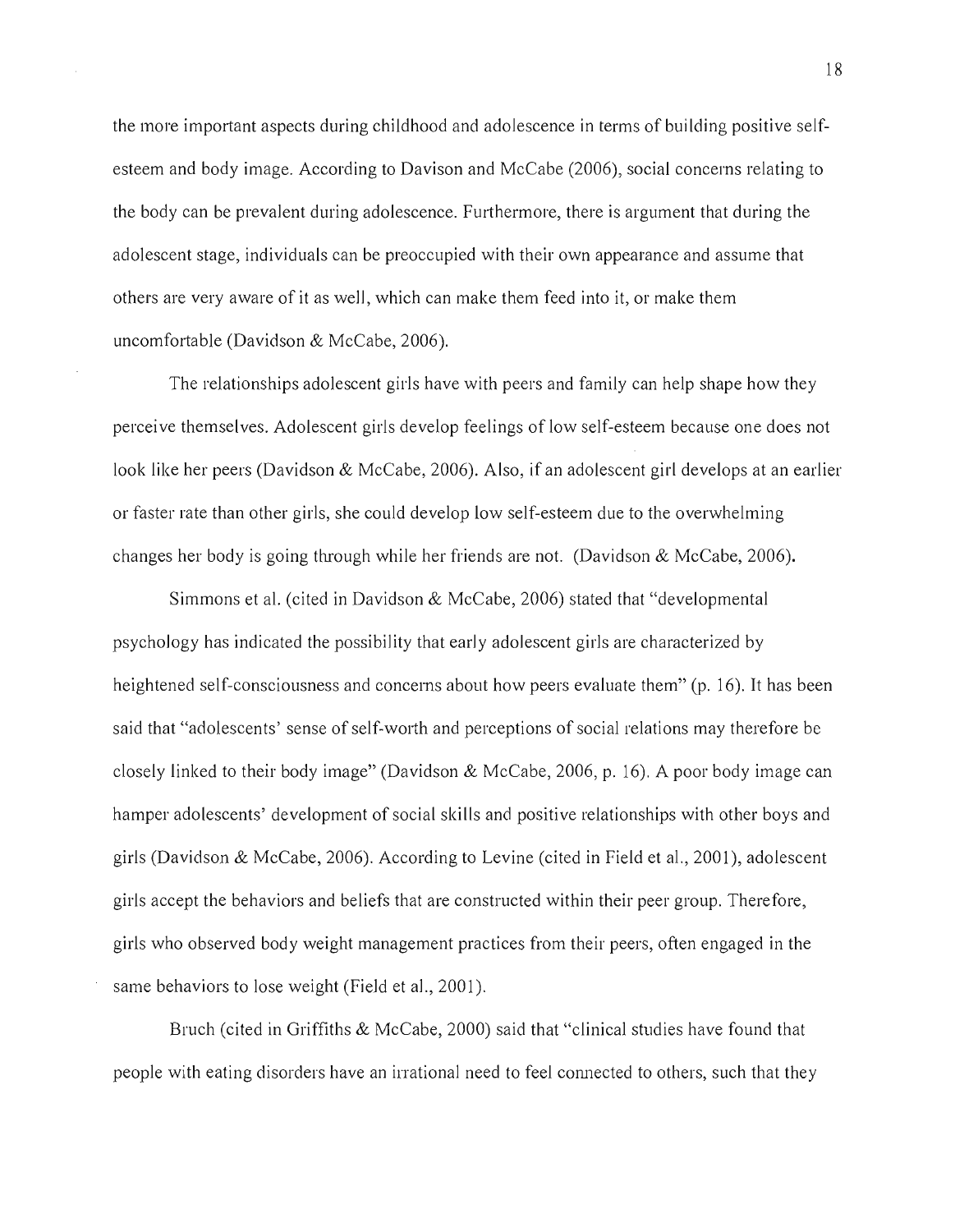rarely feel complete when they are alone" (p. 302). Because of this, females with eating disorders tend to display patterns of interaction with their girlfriends, meaning they will model each other's behavior to lose weight. Due to adolescent girls' family members pressuring them to stay thin, "their fear results in overcompliance to their friends' needs and reflects the great importance they place on their friends' opinions, as they did with their families" (Griffiths & McCabe, 2000, p. 302).

As hard as many parents try to teach their children to "be your own person," the influences outlined above can be overwhelming for adolescents, but more often girls. Everywhere they turn the message is reinforced that being thin and attractive is a prerequisite for popularity, peer acceptance and overall happiness. Conversely, the inability to achieve that ideal body image relegates one to a lonely, unhappy existence. To avoid that possibility, some people go to extremes, which can result in harmful and sometimes fatal results.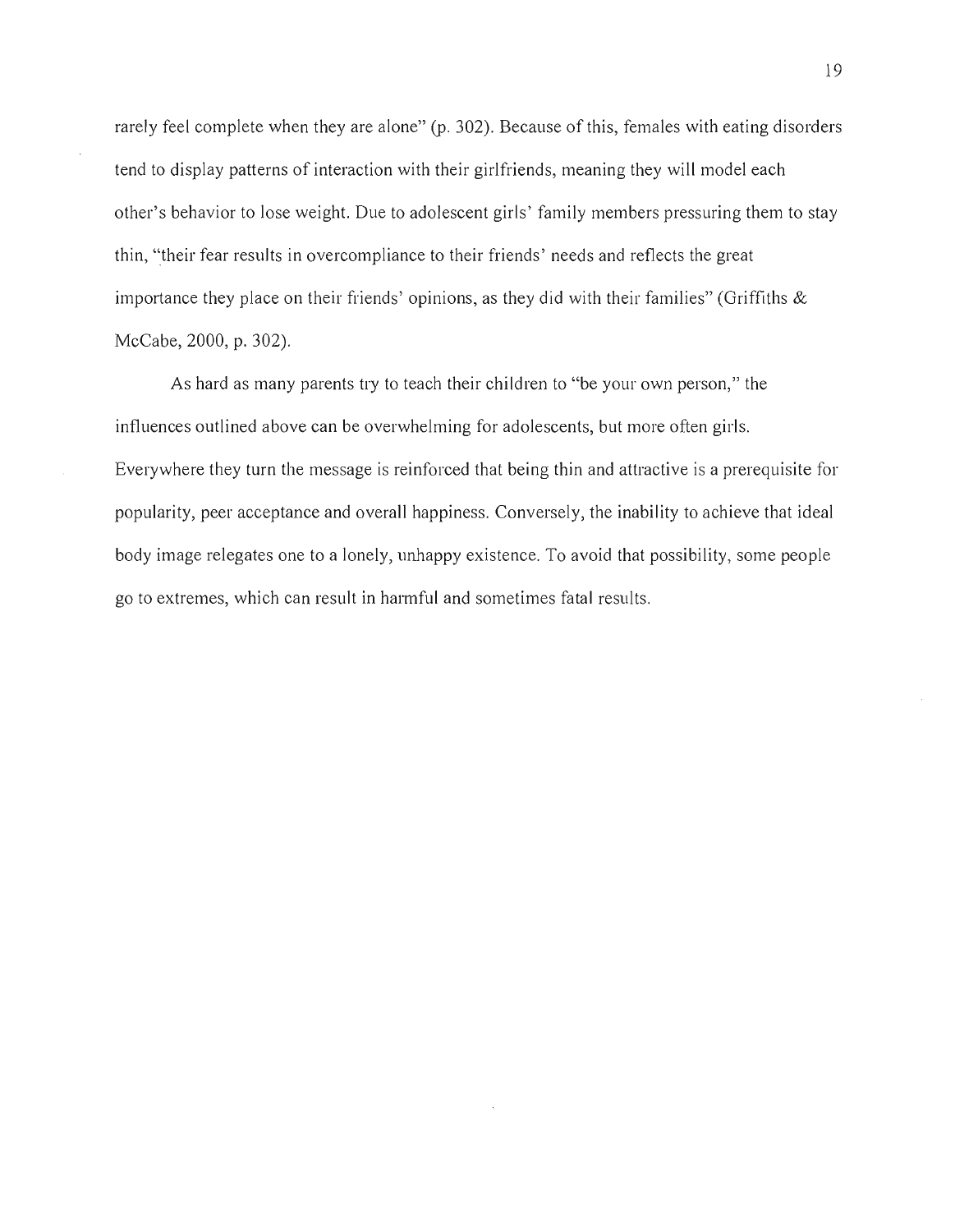#### **Chapter III: Discussion, Conclusions, & Recommendations**

In this chapter the research findings that were found in relation to adolescent girls and the relationship with body image and self-esteem are outlined. A summary will be followed by recommendations for further research on adolescent girls and the relationship between body image and self-esteem.

## **Summary**

For adolescent girls, body image and self-esteem are sensitive topics that can be very difficult to discuss. Throughout the years, Furnham, Badmin, and Sneade (2002), Frost and McKelvie (2005), Davidson and McCabe (2006), and Griffiths and McCabe (2000) have conducted case studies to determine what causes adolescents to believe that having a thin body image is very important, and how they think that society portrays very thin women as beautiful and desirable, and average women as overweight and obese. The studies that were looked at came up with essentially the same results. The most popular outcomes of each study told authors that adolescent girls have a negative self-esteem due to the media, family influence, peer influence, and the changes girls experience during adolescence.

Furnham et aI. (2002) also explained that an adolescent girl's self-esteem is linked to a lean body image. They surveyed "235 adolescents on the subject of eating attitudes, self-esteem, reasons for exercise, and their ideal versus current body size and shape" (p.581). They found very few girls desired to be heavier, and a much greater percentage of adolescent girls than adolescent boys associated body dissatisfaction with the concept of self-esteem.

Also, specific reasons for exercise were found in relationship with low self-esteem and disordered eating (Furnham et aI., 2002). Griffiths & McCabe (2000) evaluated the variables associated with disordered eating and body dissatisfaction among early adolescent girls. The variables were: "perceived views of society, parents and peers regarding weight, self-esteem,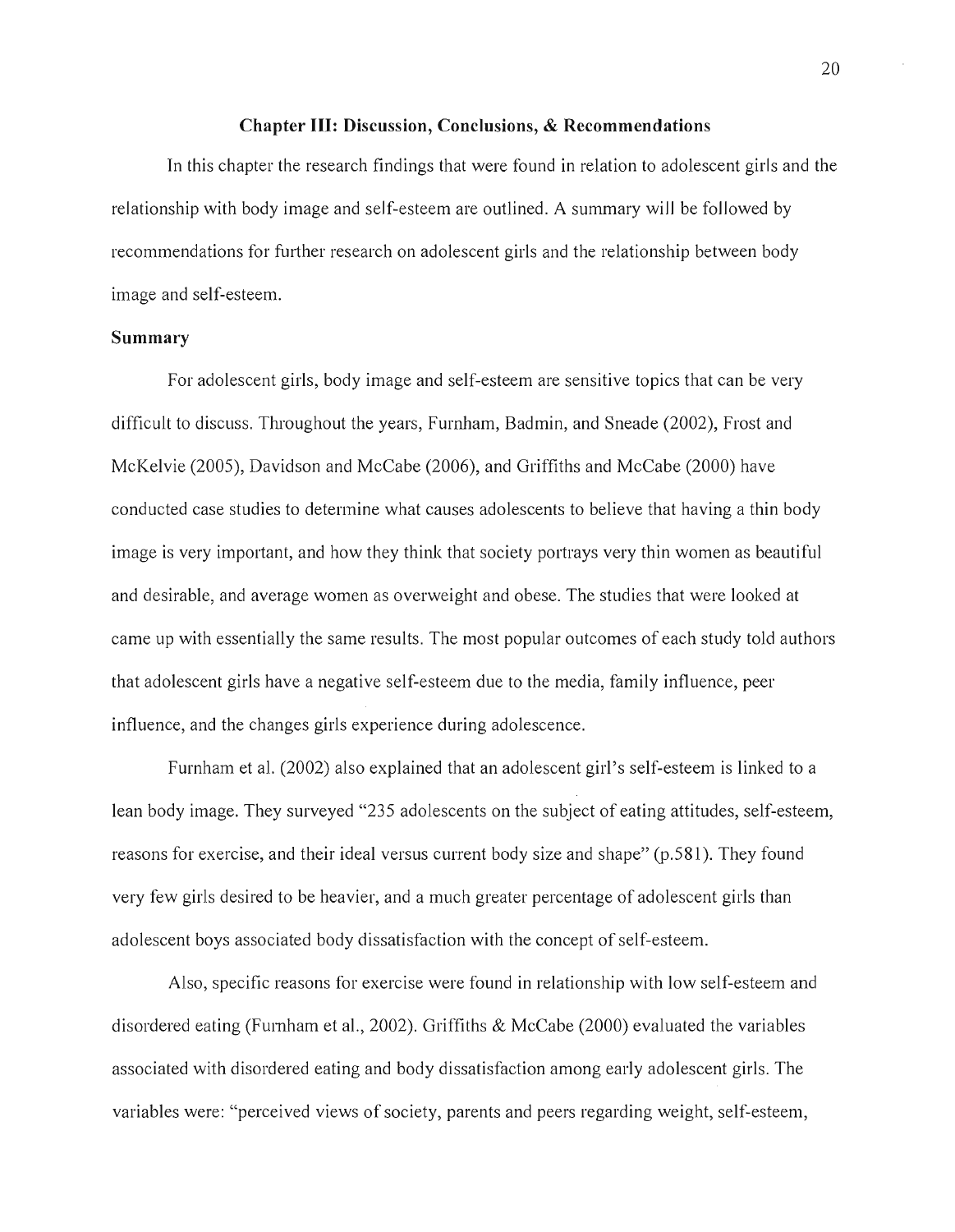locus of control, onset of menarche, body mass index, and the importance placed on appearance" (Griffiths & McCabe, 2000, p. 301).

Davidson and McCabe (2006) surveyed 173 girls in grades 8 and 9. "The respondents completed measures of physical attractiveness, body satisfaction, body image importance, body image behaviors, appearance comparison, self-esteem, depression, anxiety, and same-sex and opposite-sex relations" (p. 15). They found that girls tended to report a negative body image more frequently than did the boys they surveyed (Davidson  $&$  McCabe, 2006).

## **Conclusions**

Studies that are conducted "to determine the impact of society, parents and peers would improve the prediction of disordered eating and body satisfaction of early adolescent girls ... " (Griffiths & McCabe, 2000, p. 309). It was also said that "self-esteem was the most important predictor of body dissatisfaction, with females with low self-esteem experiencing more body dissatisfaction than those with high self-esteem" (Griffiths & McCabe, 2000, p. 312). It was also noted that the impact of society, parents, girlfriends, and boyfriends, improved the prediction of body dissatisfaction, low self-esteem, and importance of appearance (Griffiths  $\&$  McCabe, 2000). Also, Davidson and McCabe (2006) concluded that their study showed evidence for the association between psychosocial difficulties and poor body image.

Furnham et ai. (2002) concluded that "women have traditionally displayed a greater commitment to the pursuit of cultural standards of beauty than have men" (p.593). From the mid-1990s to the present day, it is more apparent that slender women are looked at as "beautiful" or "flawless," those for whom body satisfaction is a central aspect for self-esteem are more likely to become obsessive with weight and develop negative eating attitudes (Furnham et aI., 2002).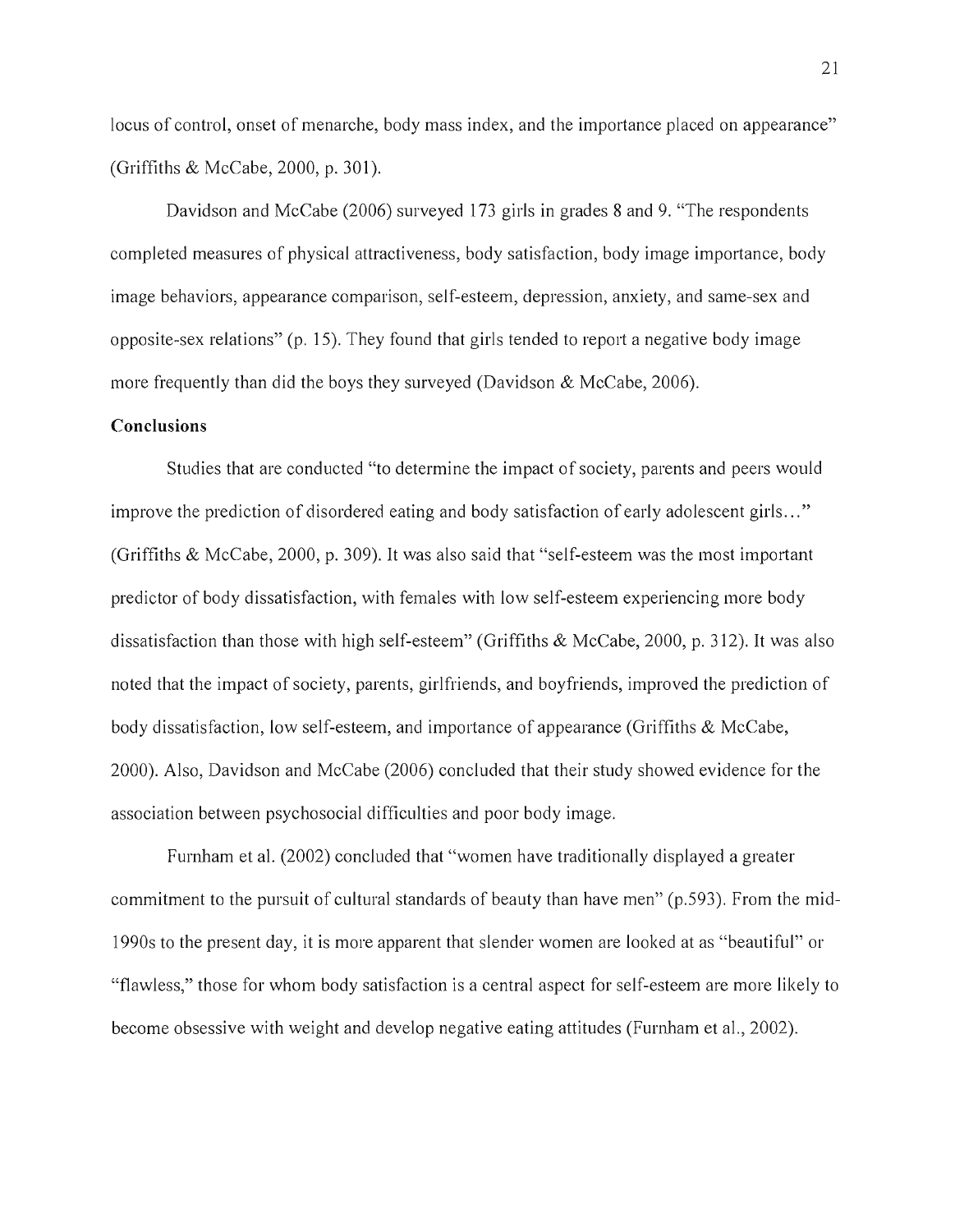Frost and McKelvie (2005) found from their study that there was a positive relationship between exercise activity and the dependent variables considered together, but that it was only significant for self-esteem and body build, not for body image or weight satisfaction. Also, the study suggested "that a higher level of exercise activity is associated with a higher level of selfesteem, and this relationship occurs for female elementary school, high school, and university students" (Frost & McKelvie, 2005, p. 44).

Based on the research case study outcomes, the researcher suggests that further research should be conducted to examine the relationship between body image and self-esteem of adolescent girls. If the researcher wanted to expand the study and get more participants, studies involving preadolescent ages, and all levels of schooling (elementary, middle, and high school) could be conducted, compared, contrasted, and assessed to establish a more comprehensive picture of the relationship between body image and self-esteem. Parents, school counselors and teachers who work with adolescents at some level on a daily basis could discuss and develop guidance activities and lessons regarding body image and self-esteem to promote ways for female adolescents to be comfortable in their own skin.

The researcher recommends for school counselors at all levels to create a cuniculum for the classroom or for small group counseling that will educate students about the importance of a healthy body image and positive self-esteem. These lesson topics should discuss friendships, relationships and team-building activities. Also, handing out informational worksheets and having them watch videos on what is a healthy body versus an unhealthy body could help students having issues with body image and self-esteem.

22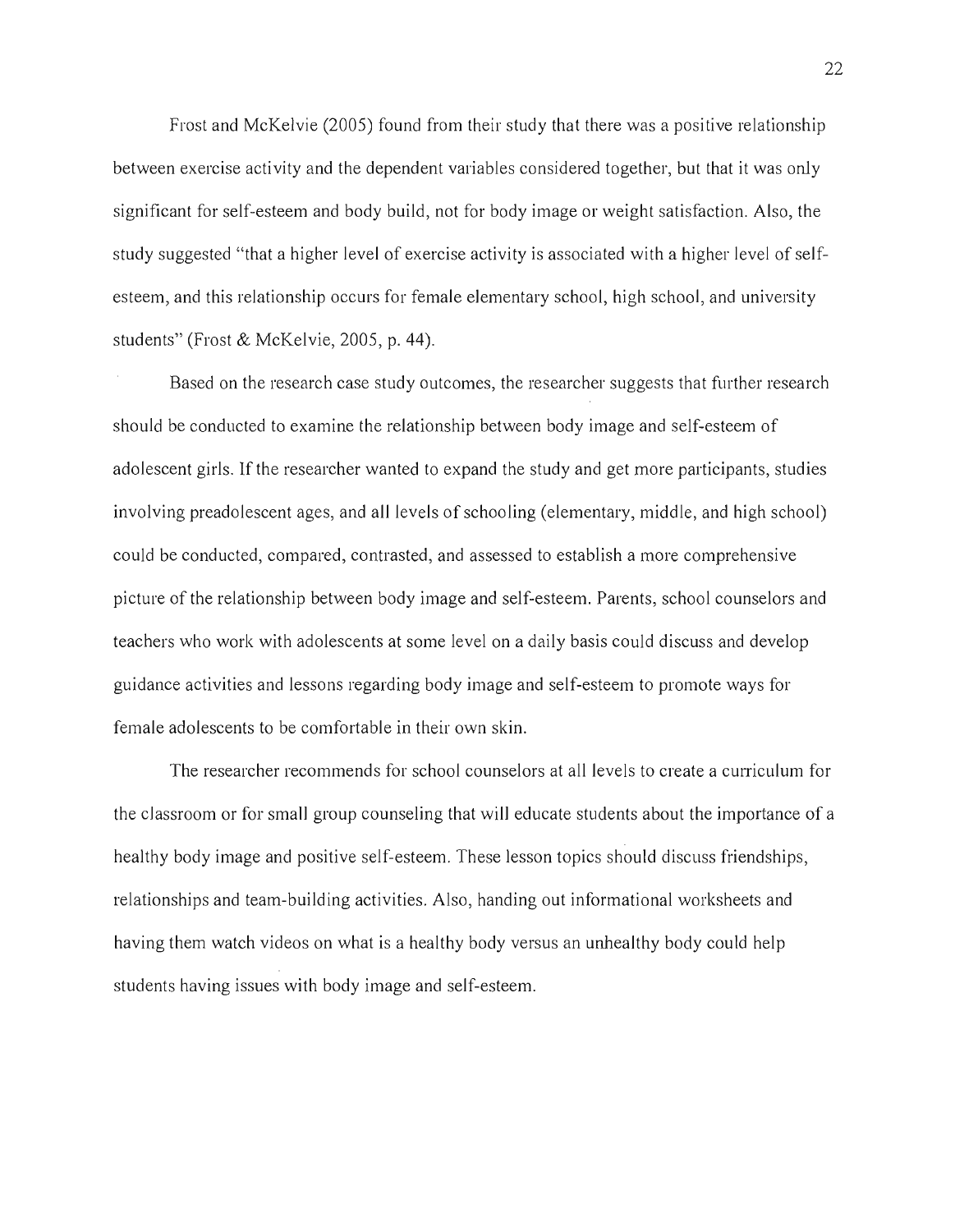Another recommendation includes bringing community members into the schools through the use of guest speakers on the importance of living a life with a healthy body image and positive self-esteem, including speakers who had suffered with body image and self-esteem issues and how they overcame them. Having students hear guest speakers on positive or negative experiences will also help them gain insight on keeping a healthy body image and positive selfesteem.

Furthermore, collaboration with health and physical education teachers in schools to develop clubs for extracurricular activities if schools do not already provide these types of activities for students. The activities should include instruction on healthy eating, different types of exercise (swimming, running, team and individual sports, etc.), and being educated on a healthy lifestyle that will help young people maintain fitness in line with what is a proper weight for them. This might reduce the frequency of dangerous behaviors some young people engage in seeking an unrealistic and unhealthy "ideal."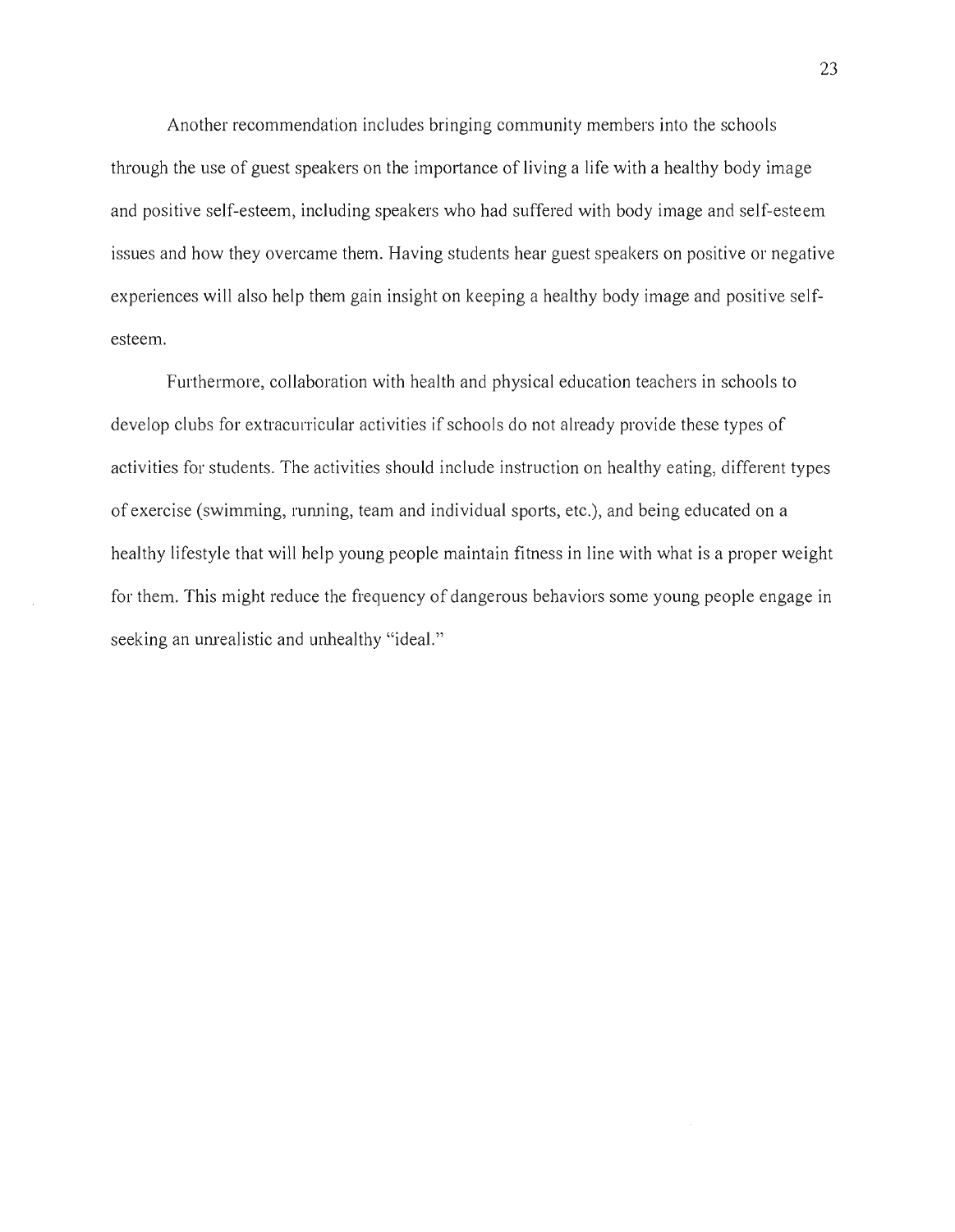#### References

- American Association of University Women. (1994). Shortchanging girls, shortchanging America: *Executive summary.* Washington D.C.: AAUW Educational Foundation.
- Ata, R., Ludden, A. B., & Lally, M. M. (2006). The effects of gender and family, friend, and media influences on eating behaviors and body image during adolescence. *Journal of Youth and Adolescence,* 36(8). 1024-1037.
- Boschi, V., Siervo, M., D'Orsi, P., Margiotta, N., Trapanese, E., Basile, F., Nasti, G., Papa, A., Bellini, 0., & Falconi, C. (2003). Body Composition, Eating Behavior, Food-Body Concerns and Eating Disorders in Adolescent Girls. *Annals of Nutrition and Metabolism,*  47. 284-293.
- Croll J. (2005). Body Image and Adolescents. In J. Stang & M. Story (Eds.), *Guidelines for Adolescent Nutrition Services* (pp. 155-166). Minneapolis, MN: [their policy states they won't show the publishing company. Will look more into that next semester]
- Davidson, T. E., & McCabe, M.P. (2006). Adolescent body image and psychosocial functioning. *The Journal of Social Psychology,* 146, 15-30.
- Duncan, M. 1., Woodfield, L. A., O'Neill, SJ., & AI-Nakeeb, Y. (2002). Relationship between body image and percent of body fat among British school children. *Perceptual and Motor Skills,* 94, 197-203.
- Field, E. A., Camargo, A. C., Taylor, B. C., Berkey, C. S., Roberts, B. S., & Colditz, A. G. (2001). Peer, parent, and media influences on the development of weight concerns and frequent dieting among preadolescent and adolescent girls and boys. *Journal of Pediatrics, 107, 54-60.*